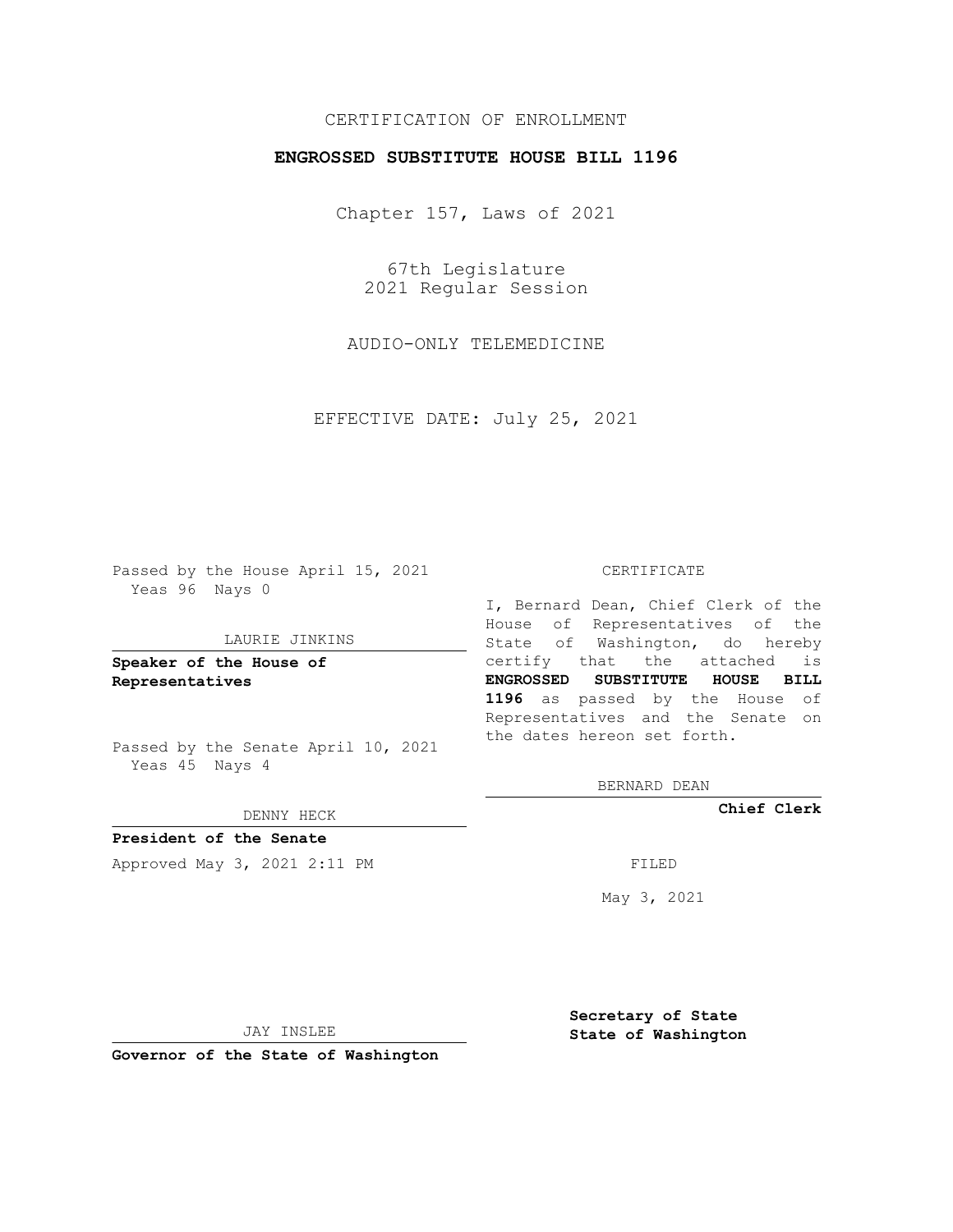## **ENGROSSED SUBSTITUTE HOUSE BILL 1196**

AS AMENDED BY THE SENATE

Passed Legislature - 2021 Regular Session

## **State of Washington 67th Legislature 2021 Regular Session**

**By** House Health Care & Wellness (originally sponsored by Representatives Riccelli, Callan, Bateman, Ramos, Cody, Ortiz-Self, Duerr, Harris, Leavitt, Bergquist, Shewmake, Fitzgibbon, Macri, Tharinger, Slatter, Davis, Berg, Pollet, Orwall, Harris-Talley, and Frame)

READ FIRST TIME 02/05/21.

 AN ACT Relating to audio-only telemedicine; amending RCW 41.05.700, 48.43.735, 70.41.020, 71.24.335, 74.09.325, 18.130.180, and 28B.20.830; adding a new section to chapter 74.09 RCW; creating 4 new sections; and providing an expiration date.

5 BE IT ENACTED BY THE LEGISLATURE OF THE STATE OF WASHINGTON:

6 **Sec. 1.** RCW 41.05.700 and 2020 c 92 s 2 are each amended to read 7 as follows:

 (1)(a) A health plan offered to employees, school employees, and their covered dependents under this chapter issued or renewed on or after January 1, 2017, shall reimburse a provider for a health care service provided to a covered person through telemedicine or store 12 and forward technology if:

13 (i) The plan provides coverage of the health care service when 14 provided in person by the provider;

15 (ii) The health care service is medically necessary;

 (iii) The health care service is a service recognized as an essential health benefit under section 1302(b) of the federal patient protection and affordable care act in effect on January 1, 2015; 19 ((and))

20 (iv) The health care service is determined to be safely and 21 effectively provided through telemedicine or store and forward

p. 1 ESHB 1196.SL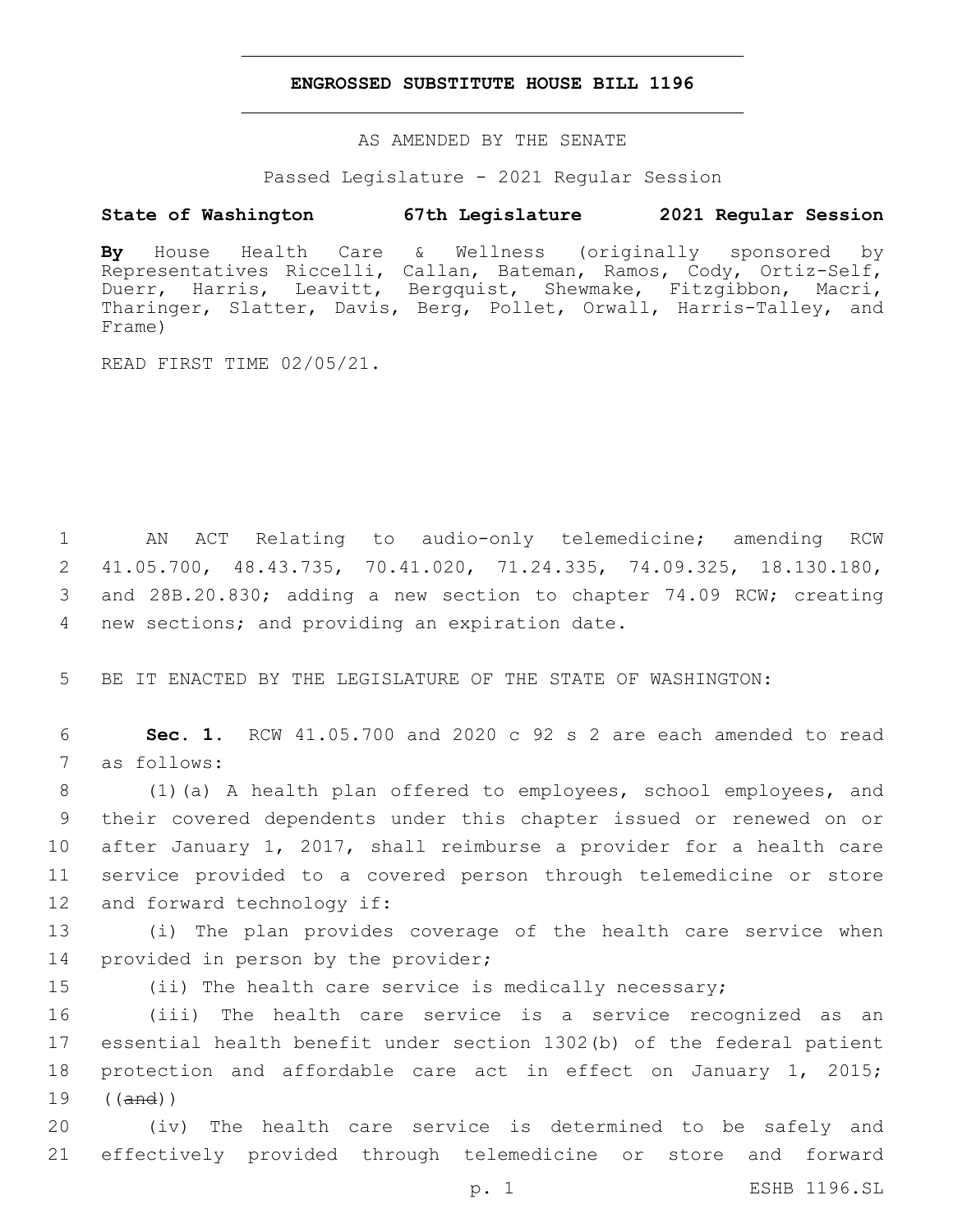technology according to generally accepted health care practices and standards, and the technology used to provide the health care service meets the standards required by state and federal laws governing the 4 privacy and security of protected health information; and

5 (v) Beginning January 1, 2023, for audio-only telemedicine, the 6 covered person has an established relationship with the provider.

7 (b)(i) Except as provided in (b)(ii) of this subsection, a health 8 plan offered to employees, school employees, and their covered 9 dependents under this chapter issued or renewed on or after January 10 1, 2021, shall reimburse a provider for a health care service 11 provided to a covered person through telemedicine  $((a\texttt{t}))$  the same 12 ((rate as)) amount of compensation the carrier would pay the provider 13 if the health care service was provided in person by the provider.

14 (ii) Hospitals, hospital systems, telemedicine companies, and 15 provider groups consisting of eleven or more providers may elect to 16 negotiate ((a reimbursement rate)) an amount of compensation for 17 telemedicine services that differs from the ((reimbursement rate)) 18 amount of compensation for in-person services.

19 (iii) For purposes of this subsection (1)(b), the number of 20 providers in a provider group refers to all providers within the 21 group, regardless of a provider's location.

 (2) For purposes of this section, reimbursement of store and forward technology is available only for those covered services specified in the negotiated agreement between the health plan and 25 health care provider.

26 (3) An originating site for a telemedicine health care service 27 subject to subsection (1) of this section includes a:

(a) Hospital;28

29 (b) Rural health clinic;

30 (c) Federally qualified health center;

31 (d) Physician's or other health care provider's office;

32 (e) ((Community mental health center)) Licensed or certified 33 behavioral health agency;

34 (f) Skilled nursing facility;

35 (g) Home or any location determined by the individual receiving 36 the service; or

37 (h) Renal dialysis center, except an independent renal dialysis 38 center.

39 (4) Except for subsection (3)(g) of this section, any originating 40 site under subsection (3) of this section may charge a facility fee

p. 2 ESHB 1196.SL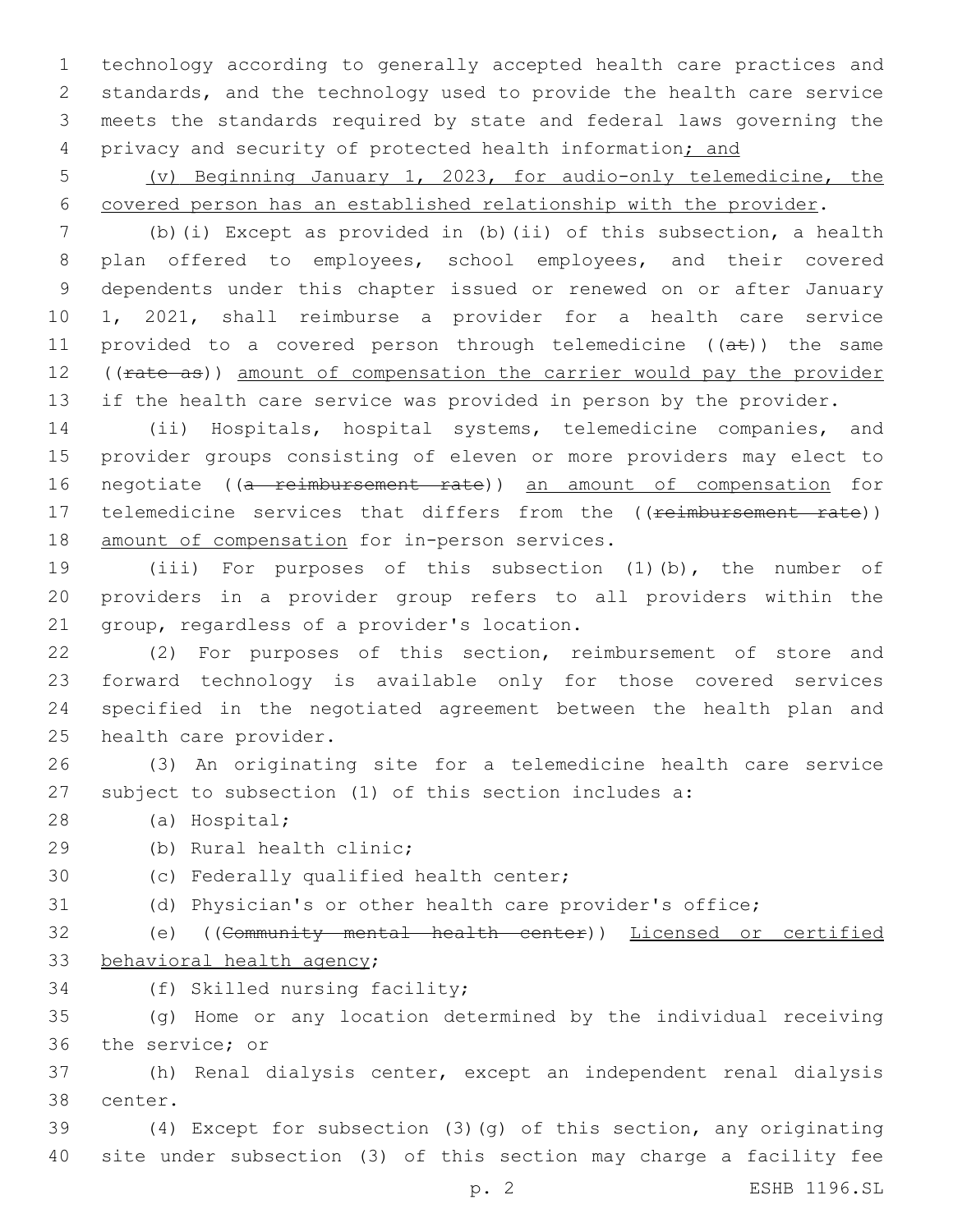for infrastructure and preparation of the patient. Reimbursement for a facility fee must be subject to a negotiated agreement between the originating site and the health plan. A distant site, a hospital that is an originating site for audio-only telemedicine, or any other site not identified in subsection (3) of this section may not charge a 6 facility fee.

 (5) The plan may not distinguish between originating sites that are rural and urban in providing the coverage required in subsection 9 (1) of this section.

 (6) The plan may subject coverage of a telemedicine or store and forward technology health service under subsection (1) of this section to all terms and conditions of the plan including, but not limited to, utilization review, prior authorization, deductible, copayment, or coinsurance requirements that are applicable to coverage of a comparable health care service provided in person.

(7) This section does not require the plan to reimburse:

(a) An originating site for professional fees;

 (b) A provider for a health care service that is not a covered 19 benefit under the plan; or

 (c) An originating site or health care provider when the site or provider is not a contracted provider under the plan.

 (8)(a) If a provider intends to bill a patient or the patient's 23 health plan for an audio-only telemedicine service, the provider must obtain patient consent for the billing in advance of the service being delivered.

 (b) If the health care authority has cause to believe that a provider has engaged in a pattern of unresolved violations of this subsection (8), the health care authority may submit information to the appropriate disciplining authority, as defined in RCW 18.130.020, for action. Prior to submitting information to the appropriate disciplining authority, the health care authority may provide the provider with an opportunity to cure the alleged violations or explain why the actions in question did not violate this subsection (8).

 (c) If the provider has engaged in a pattern of unresolved violations of this subsection (8), the appropriate disciplining authority may levy a fine or cost recovery upon the provider in an amount not to exceed the applicable statutory amount per violation and take other action as permitted under the authority of the disciplining authority. Upon completion of its review of any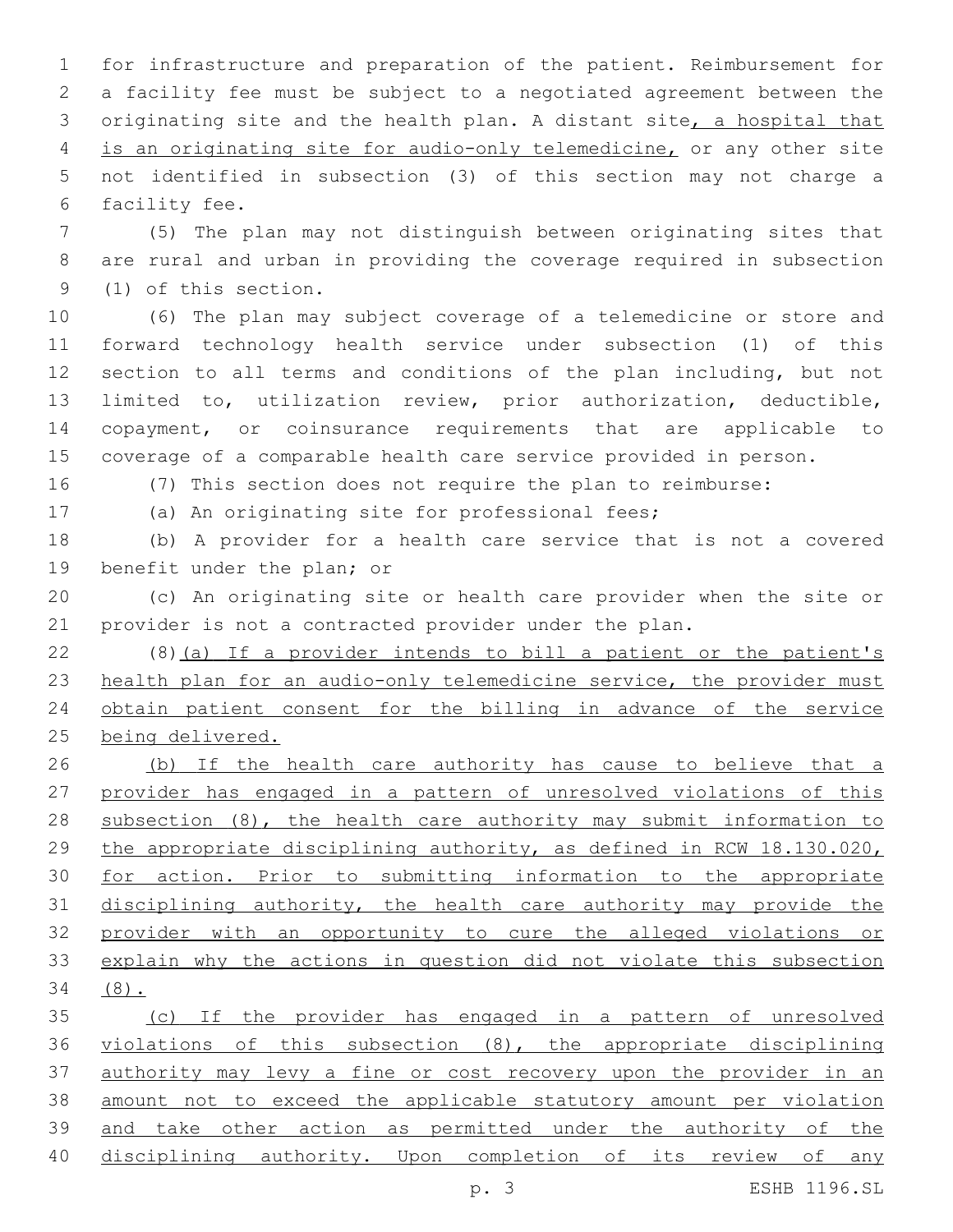potential violation submitted by the health care authority or initiated directly by an enrollee, the disciplining authority shall 3 notify the health care authority of the results of the review, including whether the violation was substantiated and any enforcement action taken as a result of a finding of a substantiated violation. (9) For purposes of this section:6 (a)(i) "Audio-only telemedicine" means the delivery of health 8 care services through the use of audio-only technology, permitting real-time communication between the patient at the originating site 10 and the provider, for the purpose of diagnosis, consultation, or 11 treatment. (ii) For purposes of this section only, "audio-only telemedicine" does not include: 14 (A) The use of facsimile or email; or (B) The delivery of health care services that are customarily delivered by audio-only technology and customarily not billed as 17 separate services by the provider, such as the sharing of laboratory results. (b) "Disciplining authority" has the same meaning as in RCW 18.130.020; 21 (c) "Distant site" means the site at which a physician or other licensed provider, delivering a professional service, is physically located at the time the service is provided through telemedicine; 24 (((b)) (d) "Established relationship" means the covered person 25 has had at least one in-person appointment within the past year with the provider providing audio-only telemedicine or with a provider 27 employed at the same clinic as the provider providing audio-only telemedicine or the covered person was referred to the provider providing audio-only telemedicine by another provider who has had at least one in-person appointment with the covered person within the past year and has provided relevant medical information to the provider providing audio-only telemedicine. (e) "Health care service" has the same meaning as in RCW 48.43.005;34 (( $\left(\frac{1}{10}\right)$  (f) "Hospital" means a facility licensed under chapter 36 70.41, 71.12, or 72.23 RCW; (( $\left(\frac{1}{4}+\right)$ ) (g) "Originating site" means the physical location of a patient receiving health care services through telemedicine;  $((\text{+e})^{\circ})$  (h) "Provider" has the same meaning as in RCW 48.43.005;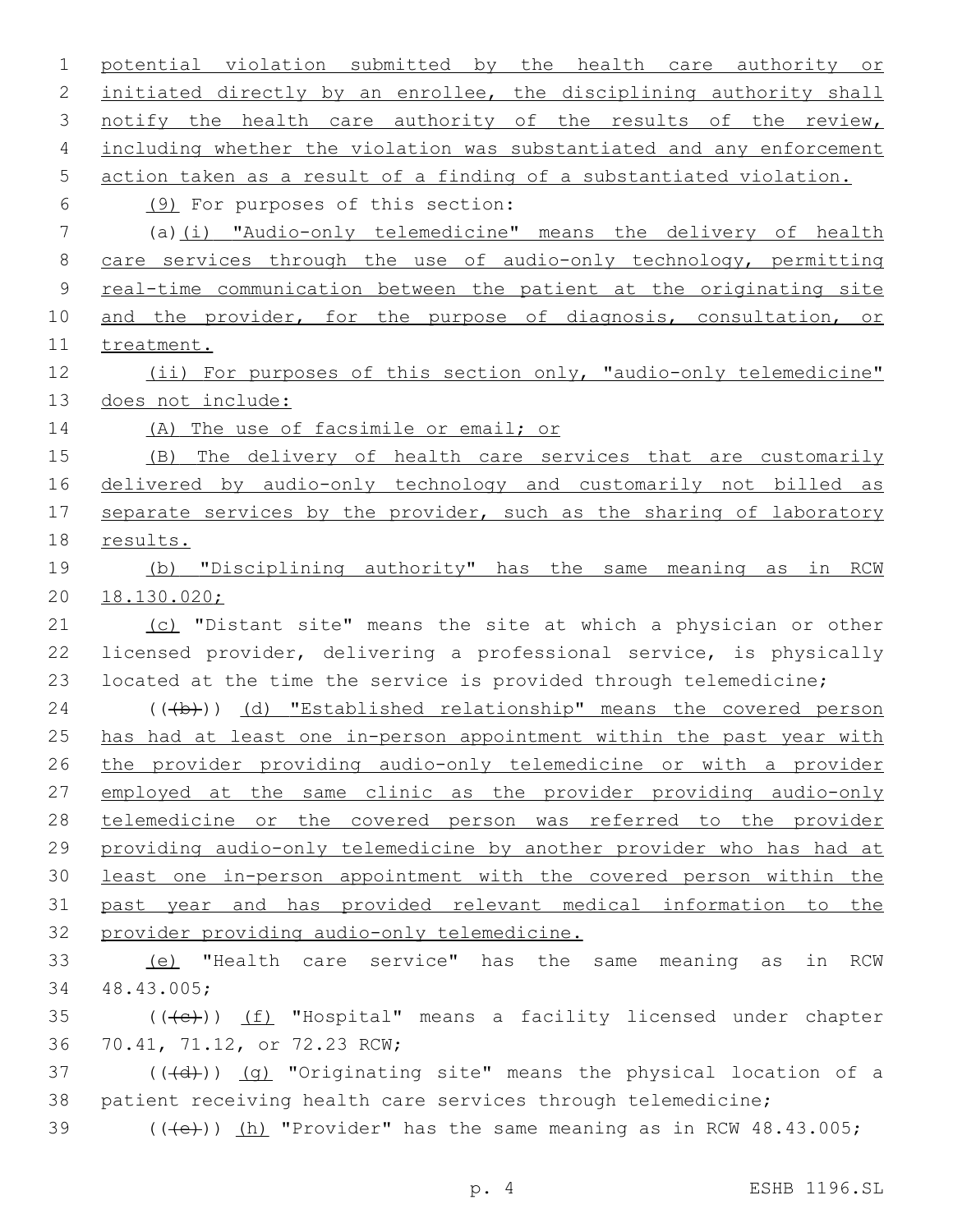$((\text{#}))$   $(i)$  "Store and forward technology" means use of an asynchronous transmission of a covered person's medical information from an originating site to the health care provider at a distant site which results in medical diagnosis and management of the covered person, and does not include the use of audio-only telephone, 6 facsimile, or email; and

 (( $\left(4\right)$ ) (j) "Telemedicine" means the delivery of health care services through the use of interactive audio and video technology, permitting real-time communication between the patient at the originating site and the provider, for the purpose of diagnosis, consultation, or treatment. For purposes of this section only, "telemedicine" ((does not include the use of)) includes audio-only 13 ((telephone)) telemedicine, but does not include facsimile( $(\tau)$ ) or 14 email.

 **Sec. 2.** RCW 48.43.735 and 2020 c 92 s 1 are each amended to read as follows:16

 (1)(a) For health plans issued or renewed on or after January 1, 2017, a health carrier shall reimburse a provider for a health care service provided to a covered person through telemedicine or store 20 and forward technology if:

 (i) The plan provides coverage of the health care service when 22 provided in person by the provider;

(ii) The health care service is medically necessary;

 (iii) The health care service is a service recognized as an essential health benefit under section 1302(b) of the federal patient protection and affordable care act in effect on January 1, 2015; ((and))

 (iv) The health care service is determined to be safely and effectively provided through telemedicine or store and forward technology according to generally accepted health care practices and standards, and the technology used to provide the health care service meets the standards required by state and federal laws governing the 33 privacy and security of protected health information; and

 (v) Beginning January 1, 2023, for audio-only telemedicine, the covered person has an established relationship with the provider.

 (b)(i) Except as provided in (b)(ii) of this subsection, for health plans issued or renewed on or after January 1, 2021, a health carrier shall reimburse a provider for a health care service provided 39 to a covered person through telemedicine  $((a\text{+}))$  the same  $((\text{rate-as}))$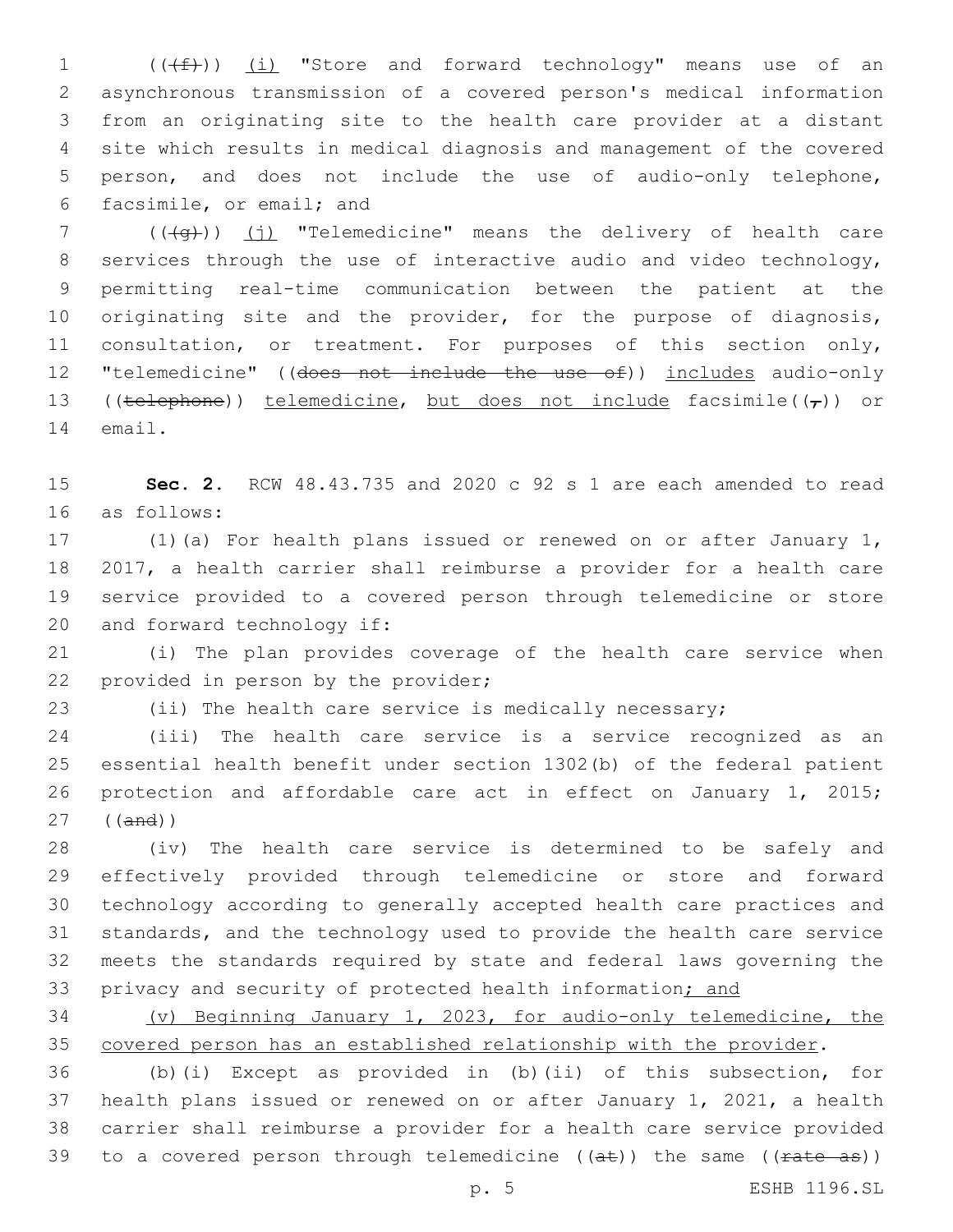amount of compensation the carrier would pay the provider if the health care service was provided in person by the provider.

 (ii) Hospitals, hospital systems, telemedicine companies, and provider groups consisting of eleven or more providers may elect to negotiate ((a reimbursement rate)) an amount of compensation for 6 telemedicine services that differs from the ((reimbursement rate)) 7 amount of compensation for in-person services.

 (iii) For purposes of this subsection (1)(b), the number of providers in a provider group refers to all providers within the 10 group, regardless of a provider's location.

 (2) For purposes of this section, reimbursement of store and forward technology is available only for those covered services specified in the negotiated agreement between the health carrier and 14 the health care provider.

 (3) An originating site for a telemedicine health care service subject to subsection (1) of this section includes a:

17 (a) Hospital;

18 (b) Rural health clinic;

19 (c) Federally qualified health center;

(d) Physician's or other health care provider's office;

 (e) ((Community mental health center)) Licensed or certified 22 behavioral health agency;

23 (f) Skilled nursing facility;

 (g) Home or any location determined by the individual receiving 25 the service; or

 (h) Renal dialysis center, except an independent renal dialysis 27 center.

 (4) Except for subsection (3)(g) of this section, any originating site under subsection (3) of this section may charge a facility fee for infrastructure and preparation of the patient. Reimbursement for a facility fee must be subject to a negotiated agreement between the 32 originating site and the health carrier. A distant site, a hospital that is an originating site for audio-only telemedicine, or any other site not identified in subsection (3) of this section may not charge 35 a facility fee.

 (5) A health carrier may not distinguish between originating sites that are rural and urban in providing the coverage required in 38 subsection (1) of this section.

 (6) A health carrier may subject coverage of a telemedicine or store and forward technology health service under subsection (1) of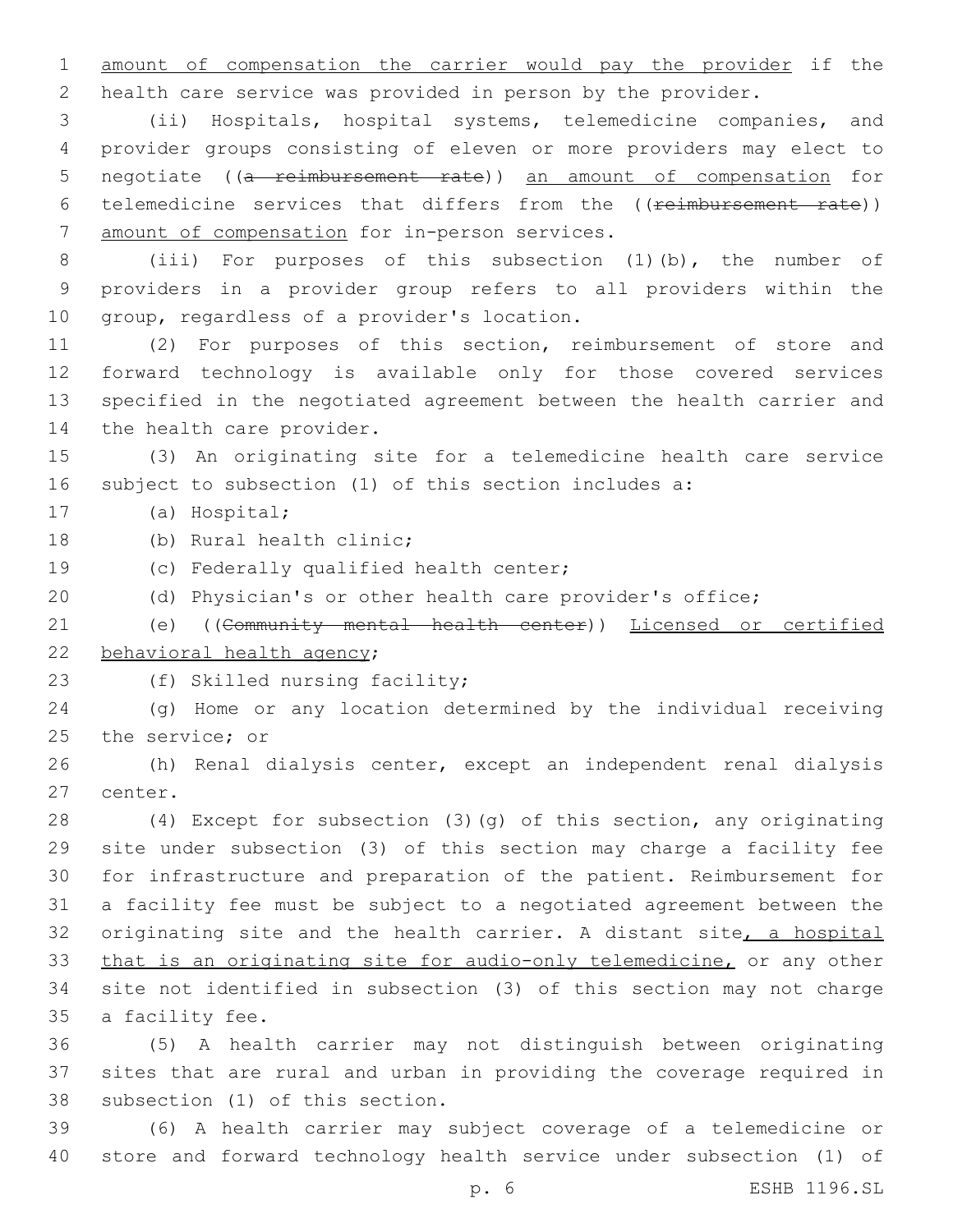this section to all terms and conditions of the plan in which the covered person is enrolled including, but not limited to, utilization review, prior authorization, deductible, copayment, or coinsurance requirements that are applicable to coverage of a comparable health 5 care service provided in person.

(7) This section does not require a health carrier to reimburse:

7 (a) An originating site for professional fees;

 (b) A provider for a health care service that is not a covered 9 benefit under the plan; or

 (c) An originating site or health care provider when the site or provider is not a contracted provider under the plan.

 (8)(a) If a provider intends to bill a patient or the patient's 13 health plan for an audio-only telemedicine service, the provider must obtain patient consent for the billing in advance of the service being delivered.

 (b) If the commissioner has cause to believe that a provider has 17 engaged in a pattern of unresolved violations of this subsection (8), the commissioner may submit information to the appropriate disciplining authority, as defined in RCW 18.130.020, for action. Prior to submitting information to the appropriate disciplining 21 authority, the commissioner may provide the provider with an opportunity to cure the alleged violations or explain why the actions in question did not violate this subsection (8).

 (c) If the provider has engaged in a pattern of unresolved 25 violations of this subsection (8), the appropriate disciplining 26 authority may levy a fine or cost recovery upon the provider in an amount not to exceed the applicable statutory amount per violation and take other action as permitted under the authority of the disciplining authority. Upon completion of its review of any potential violation submitted by the commissioner or initiated directly by an enrollee, the disciplining authority shall notify the commissioner of the results of the review, including whether the violation was substantiated and any enforcement action taken as a 34 result of a finding of a substantiated violation.

35 (9) For purposes of this section:

 (a)(i) "Audio-only telemedicine" means the delivery of health care services through the use of audio-only technology, permitting real-time communication between the patient at the originating site and the provider, for the purpose of diagnosis, consultation, or treatment.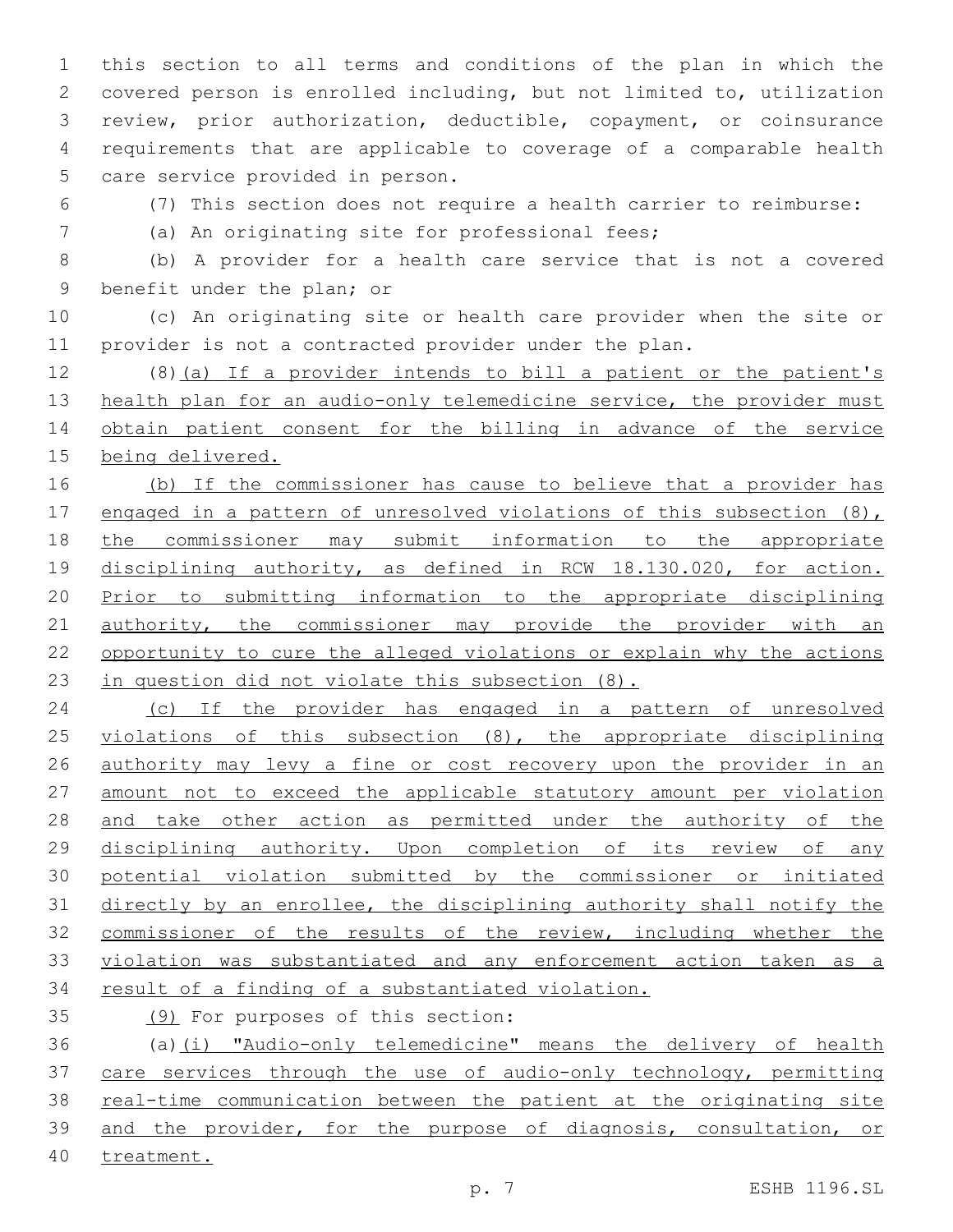(ii) For purposes of this section only, "audio-only telemedicine" does not include: (A) The use of facsimile or email; or (B) The delivery of health care services that are customarily

 delivered by audio-only technology and customarily not billed as separate services by the provider, such as the sharing of laboratory results.

 (b) "Disciplining authority" has the same meaning as in RCW 18.130.020;

10 (c) "Distant site" means the site at which a physician or other licensed provider, delivering a professional service, is physically 12 located at the time the service is provided through telemedicine;

13 (((b))) (d) "Established relationship" means the covered person has had at least one in-person appointment within the past year with the provider providing audio-only telemedicine or with a provider 16 employed at the same clinic as the provider providing audio-only telemedicine or the covered person was referred to the provider providing audio-only telemedicine by another provider who has had at least one in-person appointment with the covered person within the past year and has provided relevant medical information to the provider providing audio-only telemedicine.

 (e) "Health care service" has the same meaning as in RCW 48.43.005;23

24 (((e)) (f) "Hospital" means a facility licensed under chapter 25 70.41, 71.12, or 72.23 RCW;

 (( $\left(\frac{1}{2}\right)$ ) (g) "Originating site" means the physical location of a patient receiving health care services through telemedicine;

28 (((e))) (h) "Provider" has the same meaning as in RCW 48.43.005;

 ( $(\text{+f})$ ) (i) "Store and forward technology" means use of an asynchronous transmission of a covered person's medical information from an originating site to the health care provider at a distant site which results in medical diagnosis and management of the covered person, and does not include the use of audio-only telephone, 34 facsimile, or email; and

 (( $\left(\frac{4}{9}t\right)$ ) (j) "Telemedicine" means the delivery of health care services through the use of interactive audio and video technology, permitting real-time communication between the patient at the originating site and the provider, for the purpose of diagnosis, consultation, or treatment. For purposes of this section only, 40 "telemedicine" ((does not include the use of)) includes audio-only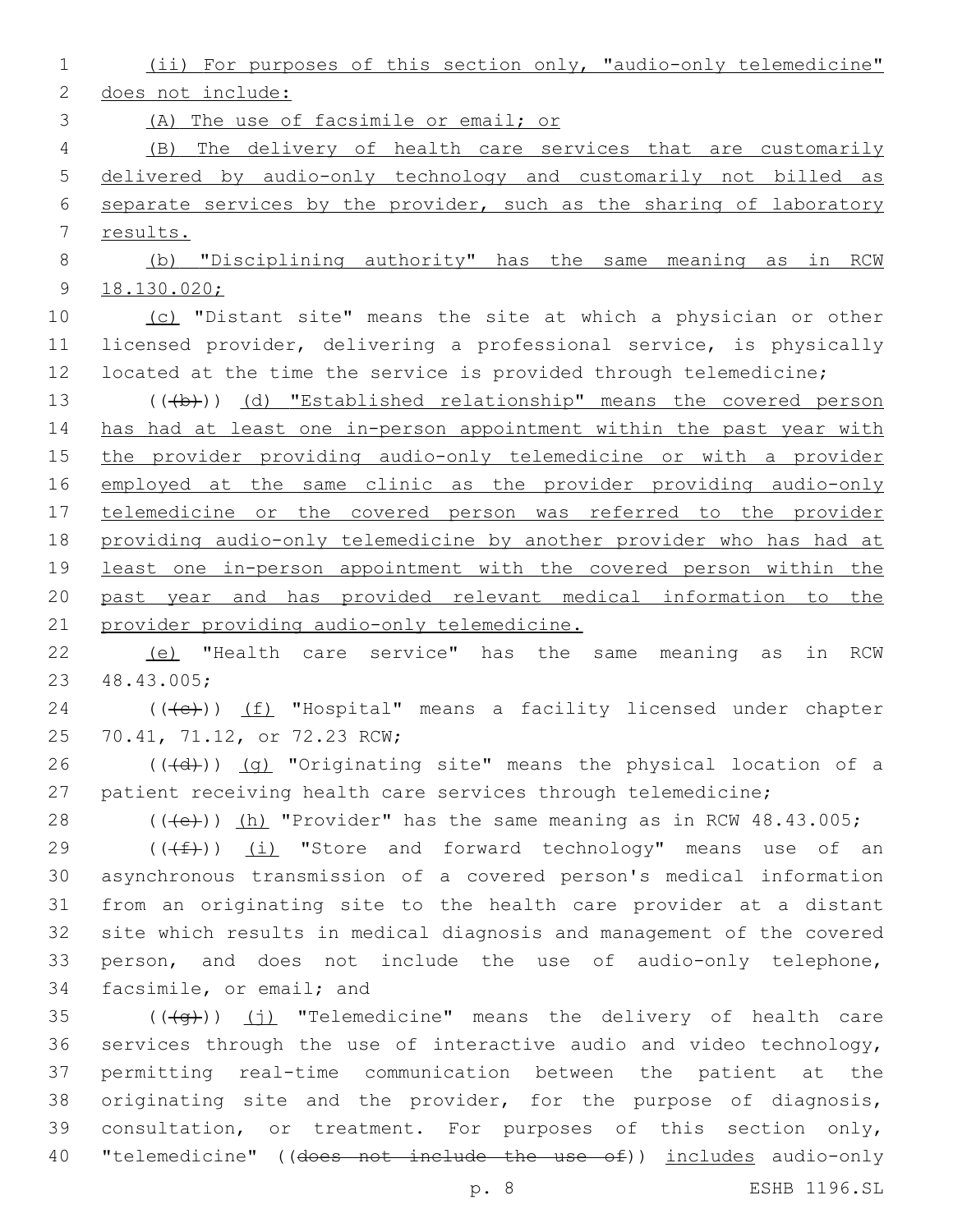1 ((telephone)) telemedicine, but does not include facsimile( $(\tau)$ ) or 2 email.

 (9) The commissioner may adopt any rules necessary to implement this section.

 **Sec. 3.** RCW 70.41.020 and 2016 c 226 s 1 are each amended to read as follows:6

 Unless the context clearly indicates otherwise, the following terms, whenever used in this chapter, shall be deemed to have the 9 following meanings:

 (1) "Aftercare" means the assistance provided by a lay caregiver to a patient under this chapter after the patient's discharge from a hospital. The assistance may include, but is not limited to, assistance with activities of daily living, wound care, medication assistance, and the operation of medical equipment. "Aftercare" includes assistance only for conditions that were present at the time of the patient's discharge from the hospital. "Aftercare" does not 17 include:

 (a) Assistance related to conditions for which the patient did not receive medical care, treatment, or observation in the hospital; 20 or

 (b) Tasks the performance of which requires licensure as a health 22 care provider.

 (2)(a) "Audio-only telemedicine" means the delivery of health 24 care services through the use of audio-only technology, permitting 25 real-time communication between the patient at the originating site and the provider, for the purpose of diagnosis, consultation, or 27 treatment.

(b) "Audio-only telemedicine" does not include:

29 (i) The use of facsimile or email; or

 (ii) The delivery of health care services that are customarily delivered by audio-only technology and customarily not billed as 32 separate services by the provider, such as the sharing of laboratory results.

(3) "Department" means the Washington state department of health.

35  $((+3+))$   $(4)$  "Discharge" means a patient's release from a hospital following the patient's admission to the hospital.

37  $((44))$   $(5)$  "Distant site" means the site at which a physician or other licensed provider, delivering a professional service, is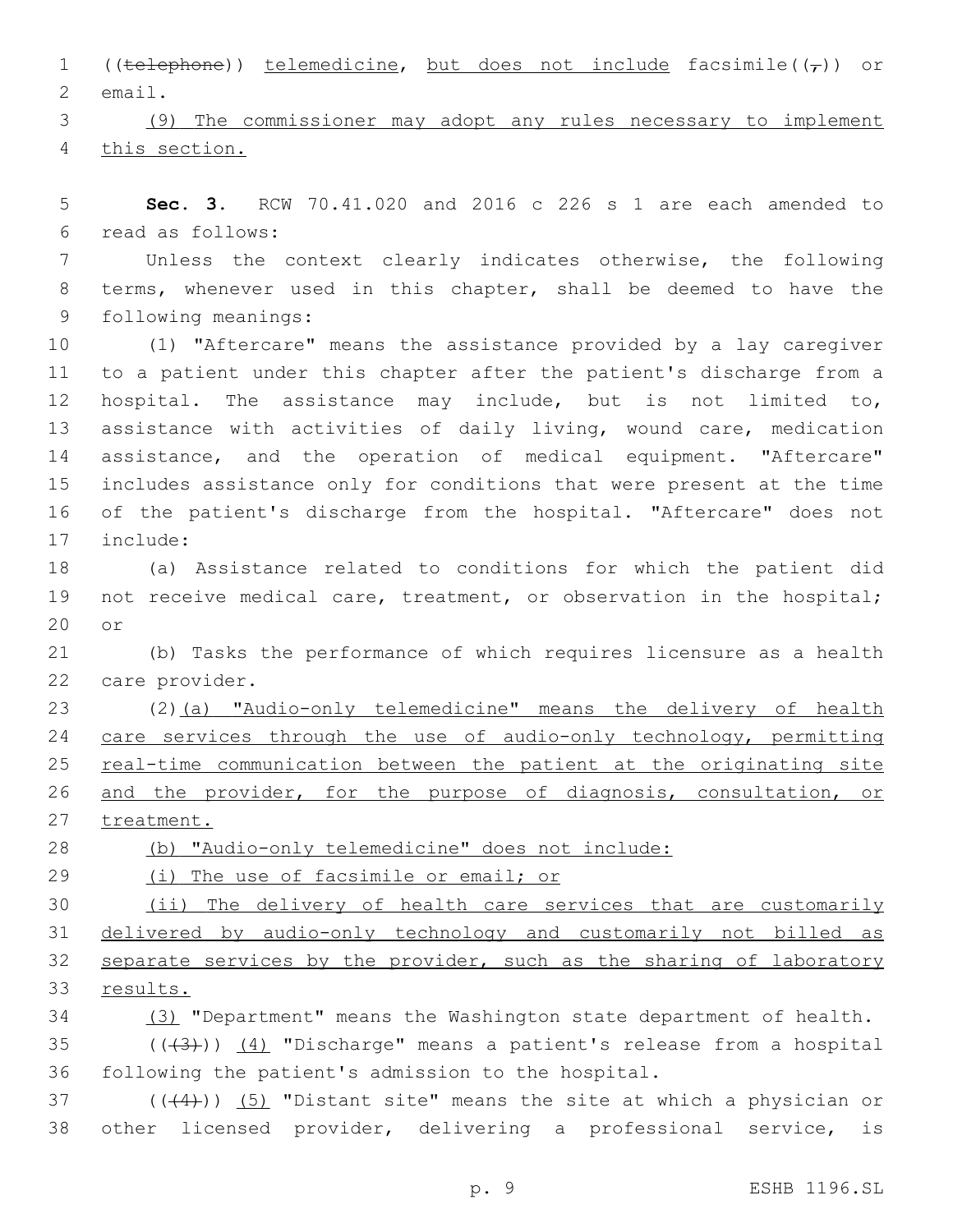physically located at the time the service is provided through 2 telemedicine.

3 (( $(45)$ )) (6) "Emergency care to victims of sexual assault" means medical examinations, procedures, and services provided by a hospital emergency room to a victim of sexual assault following an alleged sexual assault.6

7 (((6)) (7) "Emergency contraception" means any health care treatment approved by the food and drug administration that prevents pregnancy, including but not limited to administering two increased doses of certain oral contraceptive pills within seventy-two hours of 11 sexual contact.

 $((+7+))$   $(8)$  "Hospital" means any institution, place, building, or agency which provides accommodations, facilities and services over a continuous period of twenty-four hours or more, for observation, diagnosis, or care, of two or more individuals not related to the operator who are suffering from illness, injury, deformity, or abnormality, or from any other condition for which obstetrical, medical, or surgical services would be appropriate for care or diagnosis. "Hospital" as used in this chapter does not include hotels, or similar places furnishing only food and lodging, or simply domiciliary care; nor does it include clinics, or physician's offices where patients are not regularly kept as bed patients for twenty-four hours or more; nor does it include nursing homes, as defined and which come within the scope of chapter 18.51 RCW; nor does it include 25 birthing centers, which come within the scope of chapter 18.46 RCW; nor does it include psychiatric hospitals, which come within the scope of chapter 71.12 RCW; nor any other hospital, or institution specifically intended for use in the diagnosis and care of those suffering from mental illness, intellectual disability, convulsive disorders, or other abnormal mental condition. Furthermore, nothing in this chapter or the rules adopted pursuant thereto shall be construed as authorizing the supervision, regulation, or control of the remedial care or treatment of residents or patients in any hospital conducted for those who rely primarily upon treatment by prayer or spiritual means in accordance with the creed or tenets of any well recognized church or religious denominations.

37 (((48)) (9) "Lay caregiver" means any individual designated as such by a patient under this chapter who provides aftercare assistance to a patient in the patient's residence. "Lay caregiver"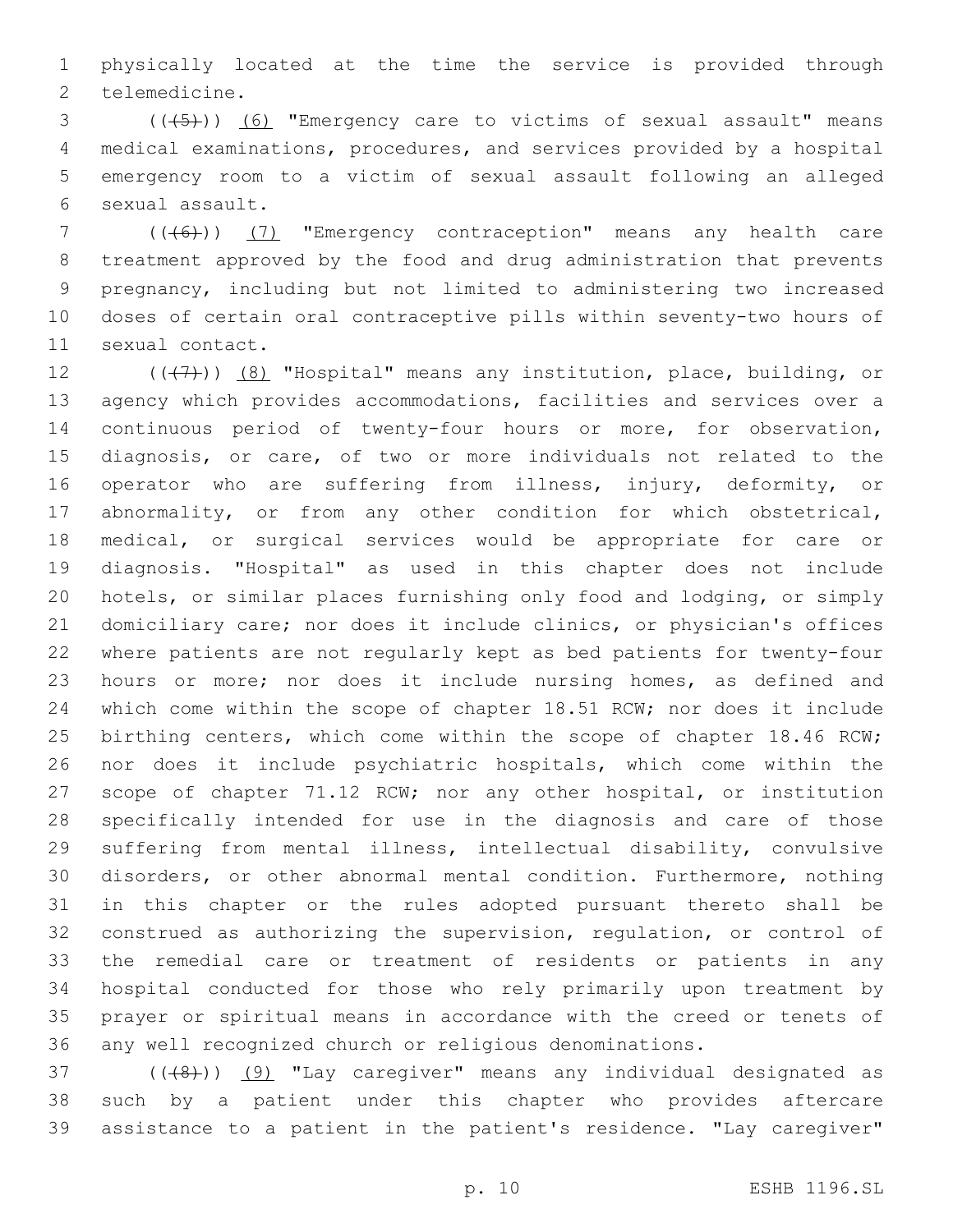1 does not include a long-term care worker as defined in RCW 2 74.39A.009.

3 (((4))) (10) "Originating site" means the physical location of a 4 patient receiving health care services through telemedicine.

5 (((10))) (11) "Person" means any individual, firm, partnership, 6 corporation, company, association, or joint stock association, and 7 the legal successor thereof.

8  $((+11))$   $(12)$  "Secretary" means the secretary of health.

9 (( $(12)$ )) (13) "Sexual assault" has the same meaning as in RCW 10 70.125.030.

11 (((13))) (14) "Telemedicine" means the delivery of health care 12 services through the use of interactive audio and video technology, 13 permitting real-time communication between the patient at the 14 originating site and the provider, for the purpose of diagnosis, 15 consultation, or treatment. "Telemedicine" ((does not include the use 16  $ef)$ ) includes audio-only ((telephone)) telemedicine, but does not 17 include facsimile( $(\tau)$ ) or email.

18 (( $(414)$ )) (15) "Victim of sexual assault" means a person who 19 alleges or is alleged to have been sexually assaulted and who 20 presents as a patient.

21 **Sec. 4.** RCW 71.24.335 and 2019 c 325 s 1019 are each amended to 22 read as follows:

 (1) Upon initiation or renewal of a contract with the authority, behavioral health administrative services organizations and managed care organizations shall reimburse a provider for a behavioral health service provided to a covered person who is under eighteen years old through telemedicine or store and forward technology if:

 (a) The behavioral health administrative services organization or managed care organization in which the covered person is enrolled provides coverage of the behavioral health service when provided in 31 person by the provider; ((and))

32 (b) The behavioral health service is medically necessary; and

33 (c) Beginning January 1, 2023, for audio-only telemedicine, the 34 covered person has an established relationship with the provider.

 (2)(a) If the service is provided through store and forward technology there must be an associated visit between the covered person and the referring provider. Nothing in this section prohibits the use of telemedicine for the associated office visit.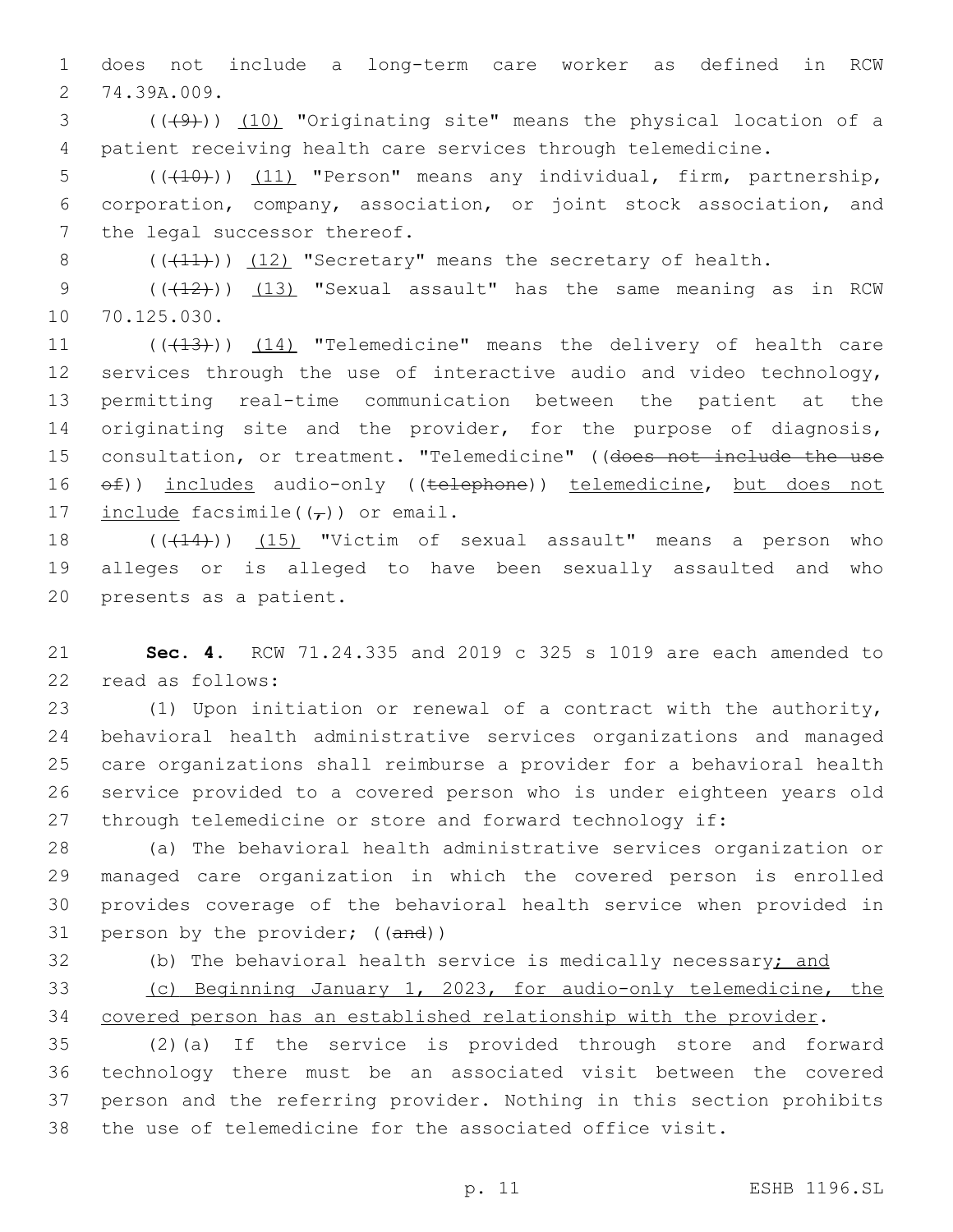(b) For purposes of this section, reimbursement of store and forward technology is available only for those services specified in the negotiated agreement between the behavioral health administrative services organization, or managed care organization, and the 5 provider.

 (3) An originating site for a telemedicine behavioral health service subject to subsection (1) of this section means an originating site as defined in rule by the department or the health 9 care authority.

 (4) Any originating site, other than a home, under subsection (3) of this section may charge a facility fee for infrastructure and preparation of the patient. Reimbursement must be subject to a negotiated agreement between the originating site and the behavioral health administrative services organization, or managed care 15 organization, as applicable. A distant site, a hospital that is an 16 originating site for audio-only telemedicine, or any other site not identified in subsection (3) of this section may not charge a 18 facility fee.

 (5) Behavioral health administrative services organizations and managed care organizations may not distinguish between originating sites that are rural and urban in providing the coverage required in 22 subsection (1) of this section.

 (6) Behavioral health administrative services organizations and managed care organizations may subject coverage of a telemedicine or store and forward technology behavioral health service under subsection (1) of this section to all terms and conditions of the behavioral health administrative services organization or managed care organization in which the covered person is enrolled, including, but not limited to, utilization review, prior authorization, deductible, copayment, or coinsurance requirements that are applicable to coverage of a comparable behavioral health care service 32 provided in person.

 (7) This section does not require a behavioral health administrative services organization or a managed care organization 35 to reimburse:

(a) An originating site for professional fees;

 (b) A provider for a behavioral health service that is not a 38 covered benefit; or

 (c) An originating site or provider when the site or provider is 40 not a contracted provider.

p. 12 ESHB 1196.SL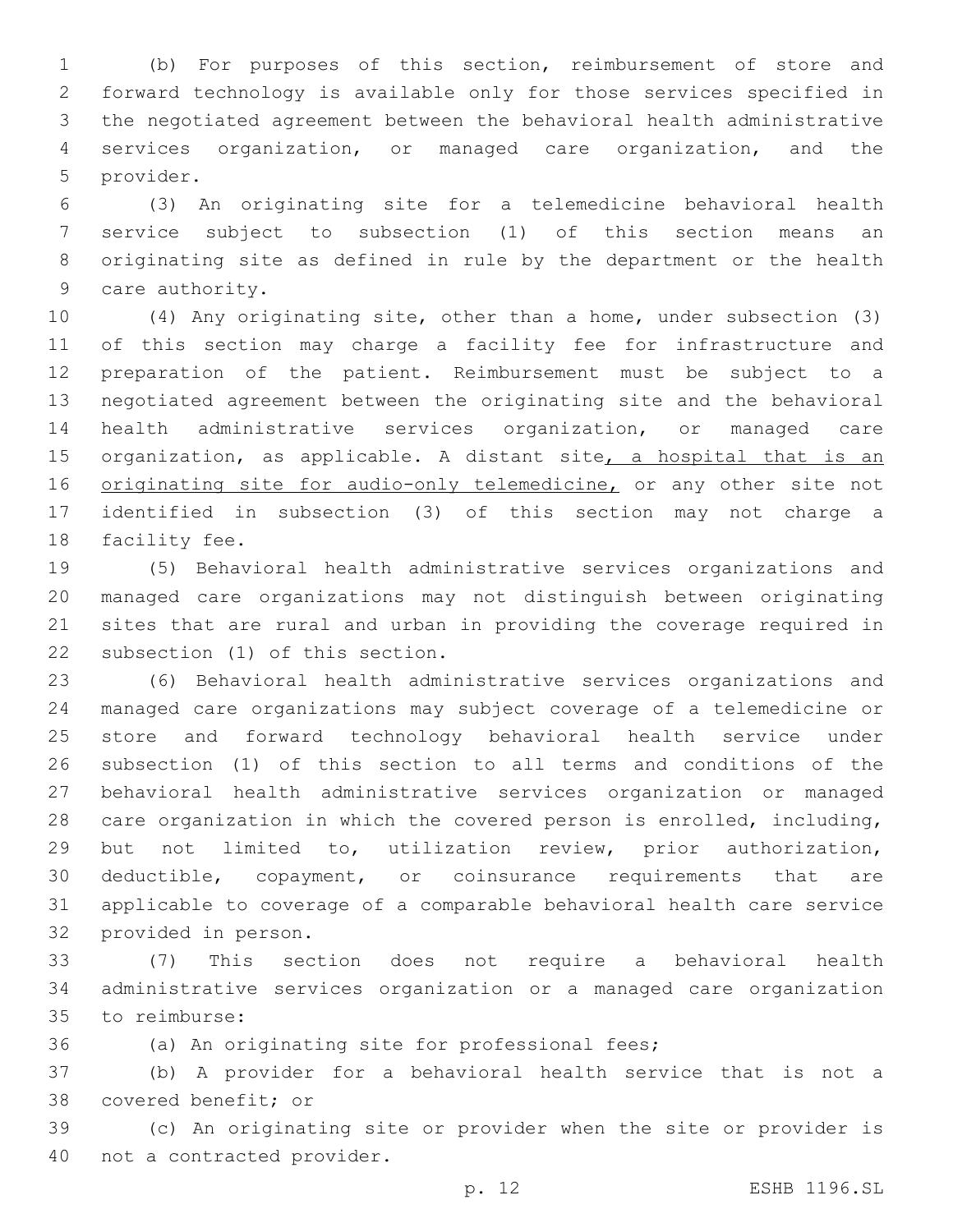(8)(a) If a provider intends to bill a patient, a behavioral 2 health administrative services organization, or a managed care 3 organization for an audio-only telemedicine service, the provider must obtain patient consent for the billing in advance of the service being delivered.

 (b) If the health care authority has cause to believe that a provider has engaged in a pattern of unresolved violations of this subsection (8), the health care authority may submit information to 9 the appropriate disciplining authority, as defined in RCW 18.130.020, for action. Prior to submitting information to the appropriate disciplining authority, the health care authority may provide the provider with an opportunity to cure the alleged violations or explain why the actions in question did not violate this subsection (8).

 (c) If the provider has engaged in a pattern of unresolved violations of this subsection (8), the appropriate disciplining 17 authority may levy a fine or cost recovery upon the provider in an amount not to exceed the applicable statutory amount per violation 19 and take other action as permitted under the authority of the disciplining authority. Upon completion of its review of any potential violation submitted by the health care authority or initiated directly by an enrollee, the disciplining authority shall 23 notify the health care authority of the results of the review, including whether the violation was substantiated and any enforcement action taken as a result of a finding of a substantiated violation.

26 (9) For purposes of this section:

 (a)(i) "Audio-only telemedicine" means the delivery of health 28 care services through the use of audio-only technology, permitting real-time communication between the patient at the originating site and the provider, for the purpose of diagnosis, consultation, or treatment.

# (ii) For purposes of this section only, "audio-only telemedicine" 33 does not include:

(A) The use of facsimile or email; or

 (B) The delivery of health care services that are customarily delivered by audio-only technology and customarily not billed as separate services by the provider, such as the sharing of laboratory results.

 (b) "Disciplining authority" has the same meaning as in RCW 18.130.020;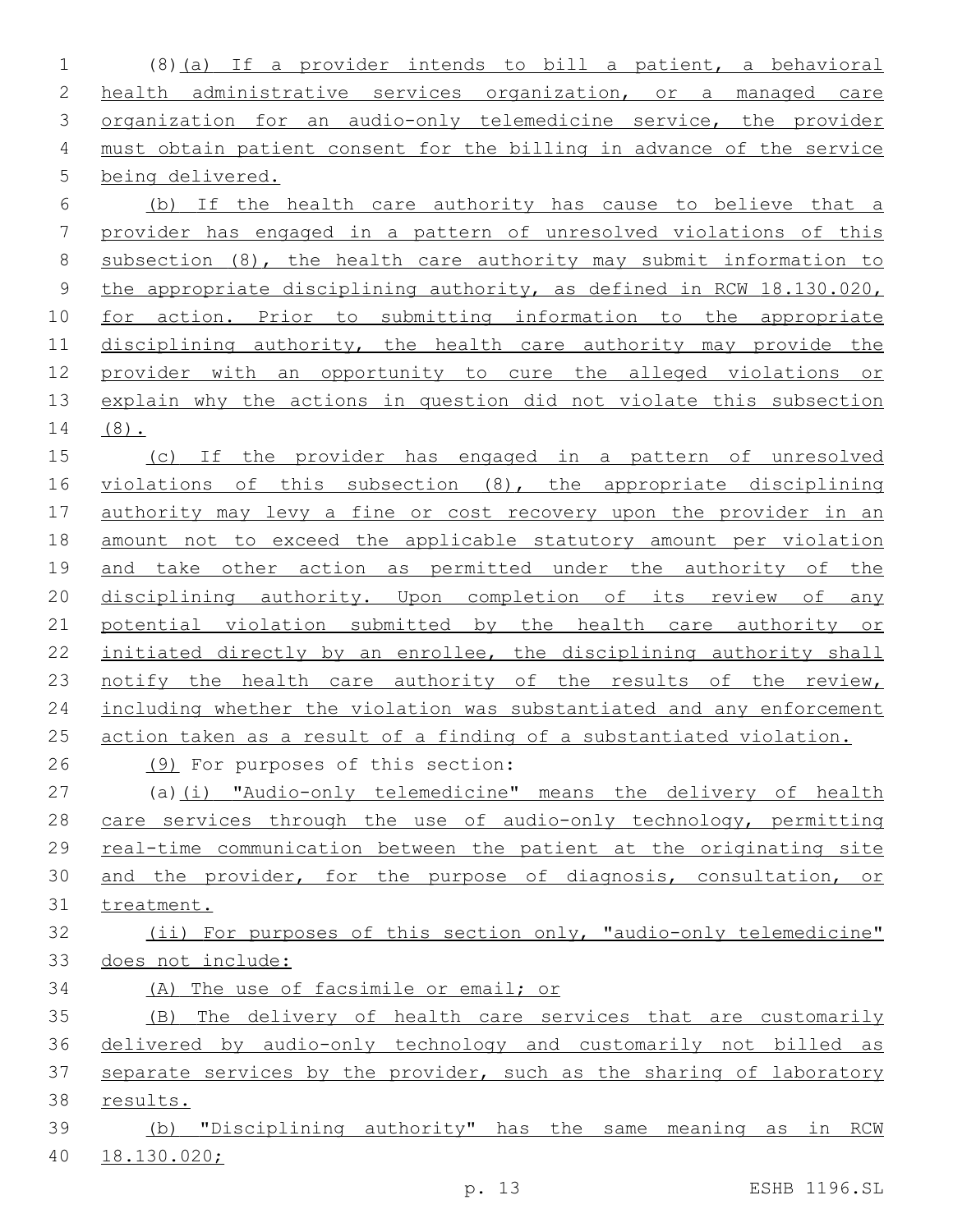(c) "Distant site" means the site at which a physician or other licensed provider, delivering a professional service, is physically located at the time the service is provided through telemedicine;

 (((b))) (d) "Established relationship" means the covered person has had at least one in-person appointment within the past year with the provider providing audio-only telemedicine or with a provider employed at the same clinic as the provider providing audio-only telemedicine or the covered person was referred to the provider providing audio-only telemedicine by another provider who has had at least one in-person appointment with the covered person within the past year and has provided relevant medical information to the provider providing audio-only telemedicine.

 (e) "Hospital" means a facility licensed under chapter 70.41, 14 71.12, or 72.23 RCW;

15  $((+e))$  (f) "Originating site" means the physical location of a 16 patient receiving behavioral health services through telemedicine;

17  $((\{d\}))(q)$  "Provider" has the same meaning as in RCW 48.43.005;

18 (((e)) (h) "Store and forward technology" means use of an asynchronous transmission of a covered person's medical or behavioral health information from an originating site to the provider at a distant site which results in medical or behavioral health diagnosis and management of the covered person, and does not include the use of 23 audio-only telephone, facsimile, or email; and

24 ( $(\text{+f})$ ) (i) "Telemedicine" means the delivery of health care or behavioral health services through the use of interactive audio and video technology, permitting real-time communication between the patient at the originating site and the provider, for the purpose of diagnosis, consultation, or treatment. For purposes of this section 29 only, "telemedicine" ((does not include the use of)) includes audio-30 only ((telephone)) telemedicine, but does not include facsimile( $(\tau)$ ) 31 or email.

 (9) The authority must adopt rules as necessary to implement the 33 provisions of this section.

 **Sec. 5.** RCW 74.09.325 and 2020 c 92 s 3 are each amended to read as follows:35

 (1)(a) Upon initiation or renewal of a contract with the Washington state health care authority to administer a medicaid managed care plan, a managed health care system shall reimburse a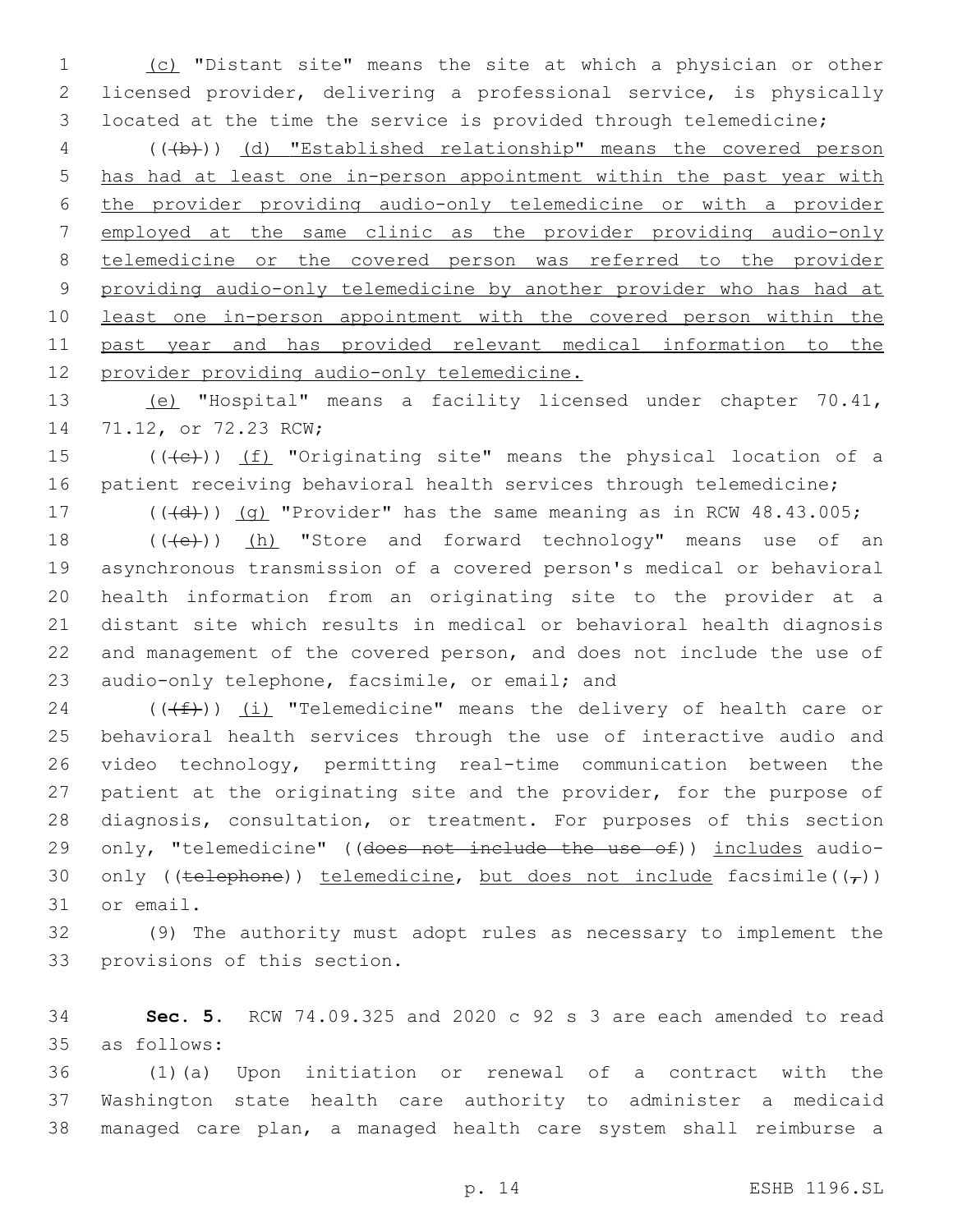provider for a health care service provided to a covered person through telemedicine or store and forward technology if:

 (i) The medicaid managed care plan in which the covered person is enrolled provides coverage of the health care service when provided 5 in person by the provider;

(ii) The health care service is medically necessary;

 (iii) The health care service is a service recognized as an essential health benefit under section 1302(b) of the federal patient protection and affordable care act in effect on January 1, 2015; ((and))

 (iv) The health care service is determined to be safely and effectively provided through telemedicine or store and forward technology according to generally accepted health care practices and standards, and the technology used to provide the health care service meets the standards required by state and federal laws governing the 16 privacy and security of protected health information; and

 (v) Beginning January 1, 2023, for audio-only telemedicine, the covered person has an established relationship with the provider.

 (b)(i) Except as provided in (b)(ii) of this subsection, upon initiation or renewal of a contract with the Washington state health care authority to administer a medicaid managed care plan, a managed health care system shall reimburse a provider for a health care 23 service provided to a covered person through telemedicine  $((a\texttt{t}))$  the 24 same ((rate as)) amount of compensation the managed health care 25 system would pay the provider if the health care service was provided 26 in person by the provider.

 (ii) Hospitals, hospital systems, telemedicine companies, and provider groups consisting of eleven or more providers may elect to 29 negotiate ((a reimbursement rate)) an amount of compensation for 30 telemedicine services that differs from the ((reimbursement rate)) 31 amount of compensation for in-person services.

 (iii) For purposes of this subsection (1)(b), the number of providers in a provider group refers to all providers within the 34 group, regardless of a provider's location.

 (iv) A rural health clinic shall be reimbursed for audio-only telemedicine at the rural health clinic encounter rate.

 (2) For purposes of this section, reimbursement of store and forward technology is available only for those services specified in the negotiated agreement between the managed health care system and 40 health care provider.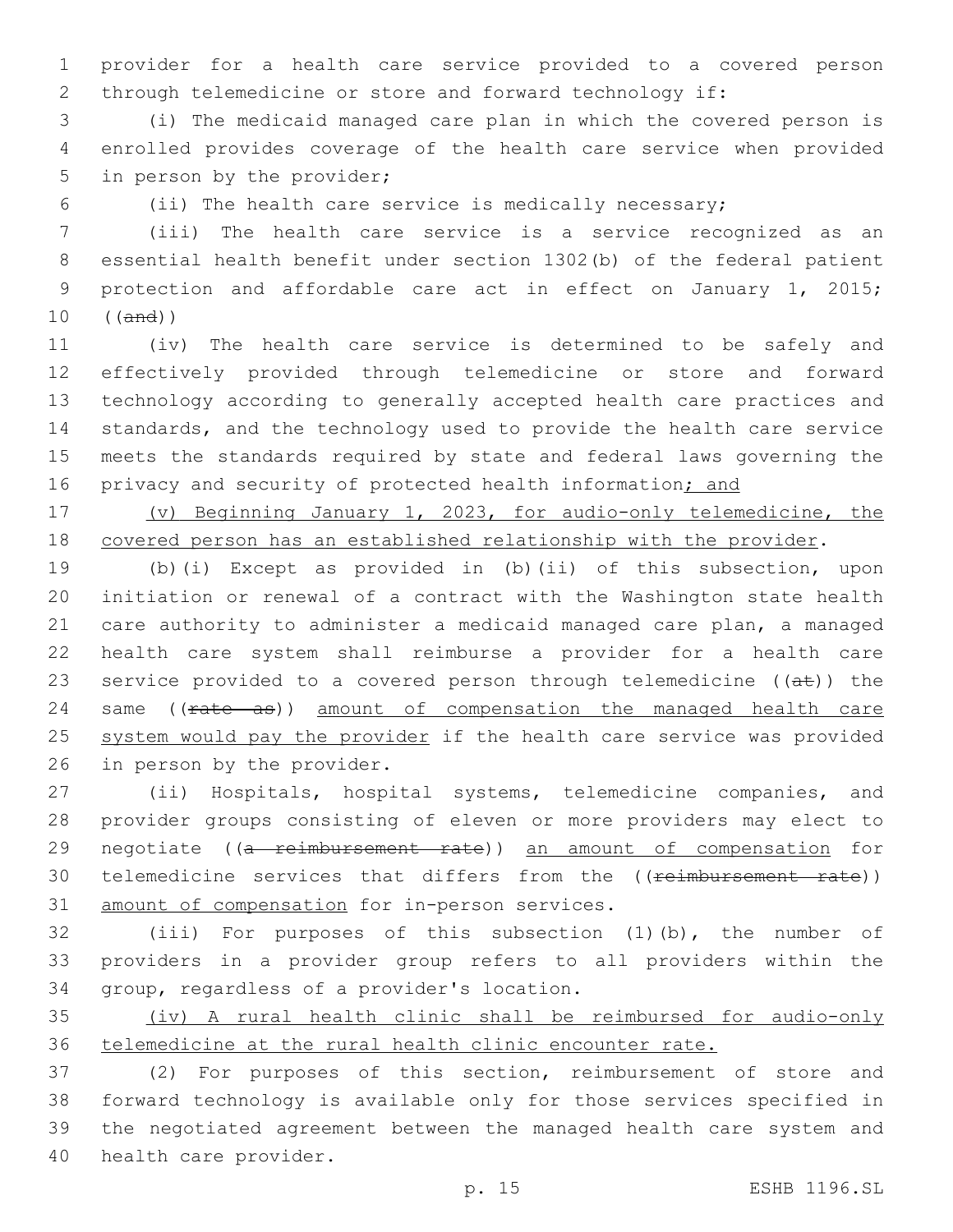(3) An originating site for a telemedicine health care service subject to subsection (1) of this section includes a:

(a) Hospital;3

- (b) Rural health clinic;4
- 5 (c) Federally qualified health center;
- (d) Physician's or other health care provider's office;
- (e) ((Community mental health center)) Licensed or certified 8 behavioral health agency;
- - 9 (f) Skilled nursing facility;

 (g) Home or any location determined by the individual receiving 11 the service; or

 (h) Renal dialysis center, except an independent renal dialysis 13 center.

 (4) Except for subsection (3)(g) of this section, any originating site under subsection (3) of this section may charge a facility fee for infrastructure and preparation of the patient. Reimbursement for a facility fee must be subject to a negotiated agreement between the 18 originating site and the managed health care system. A distant site, 19 a hospital that is an originating site for audio-only telemedicine, or any other site not identified in subsection (3) of this section 21 may not charge a facility fee.

 (5) A managed health care system may not distinguish between originating sites that are rural and urban in providing the coverage 24 required in subsection (1) of this section.

 (6) A managed health care system may subject coverage of a telemedicine or store and forward technology health service under subsection (1) of this section to all terms and conditions of the plan in which the covered person is enrolled including, but not limited to, utilization review, prior authorization, deductible, copayment, or coinsurance requirements that are applicable to coverage of a comparable health care service provided in person.

 (7) This section does not require a managed health care system to reimburse:33

(a) An originating site for professional fees;

 (b) A provider for a health care service that is not a covered 36 benefit under the plan; or

 (c) An originating site or health care provider when the site or provider is not a contracted provider under the plan.

 (8)(a) If a provider intends to bill a patient or a managed health care system for an audio-only telemedicine service, the

p. 16 ESHB 1196.SL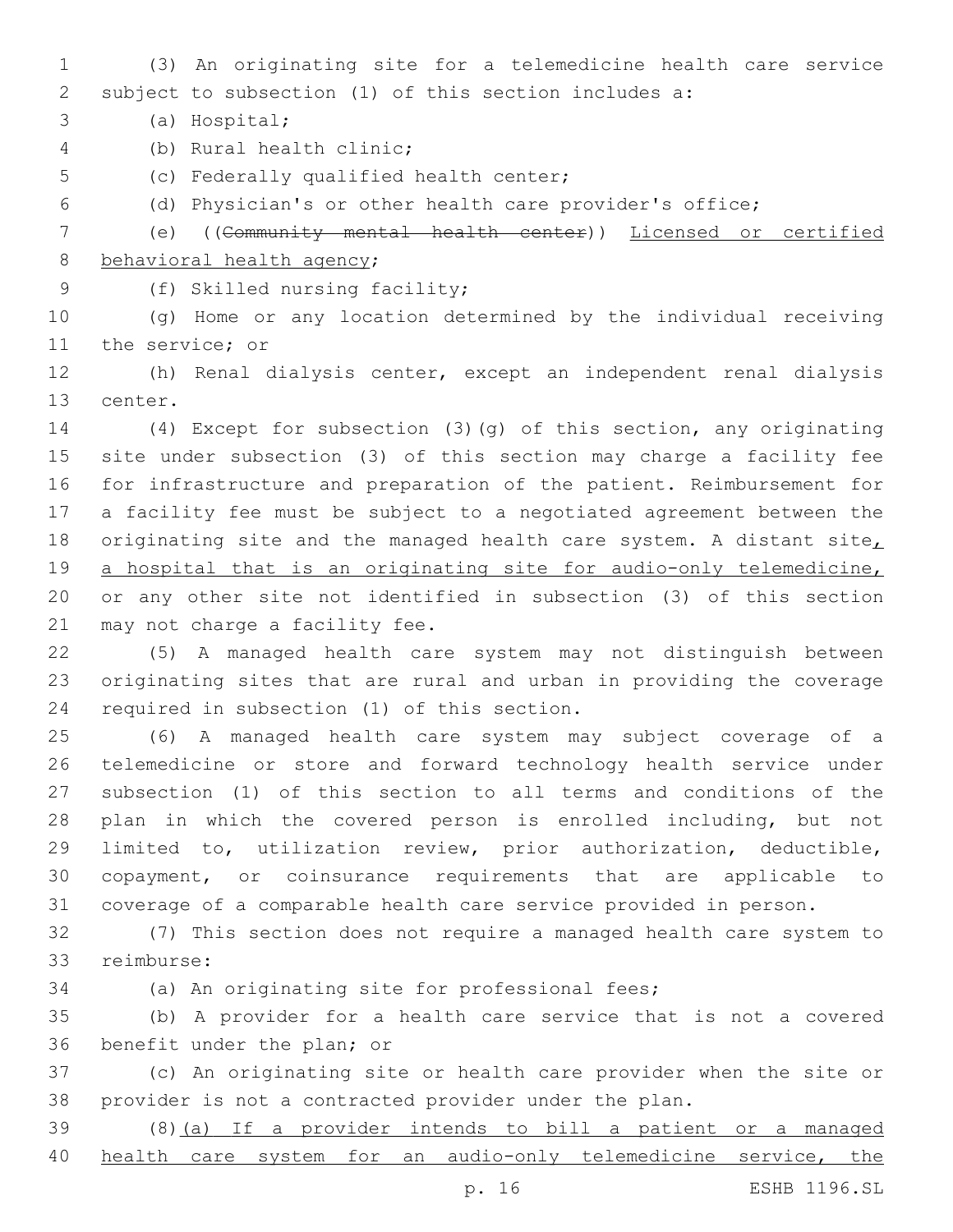provider must obtain patient consent for the billing in advance of the service being delivered and comply with all rules created by the authority related to restrictions on billing medicaid recipients. The authority may submit information on any potential violations of this subsection to the appropriate disciplining authority, as defined in RCW 18.130.020 or take contractual actions against the provider's agreement for participation in the medicaid program, or both.

 (b) If the health care authority has cause to believe that a provider has engaged in a pattern of unresolved violations of this subsection (8), the health care authority may submit information to the appropriate disciplining authority for action. Prior to submitting information to the appropriate disciplining authority, the health care authority may provide the provider with an opportunity to 14 cure the alleged violations or explain why the actions in question did not violate this subsection (8).

16 (c) If the provider has engaged in a pattern of unresolved violations of this subsection (8), the appropriate disciplining authority may levy a fine or cost recovery upon the provider in an amount not to exceed the applicable statutory amount per violation and take other action as permitted under the authority of the 21 disciplining authority. Upon completion of its review of any potential violation submitted by the health care authority or 23 initiated directly by an enrollee, the disciplining authority shall notify the health care authority of the results of the review, including whether the violation was substantiated and any enforcement action taken as a result of a finding of a substantiated violation.

(9) For purposes of this section:27

 (a)(i) "Audio-only telemedicine" means the delivery of health care services through the use of audio-only technology, permitting real-time communication between the patient at the originating site and the provider, for the purpose of diagnosis, consultation, or treatment.

# (ii) For purposes of this section only, "audio-only telemedicine" does not include:

(A) The use of facsimile or email; or

 (B) The delivery of health care services that are customarily delivered by audio-only technology and customarily not billed as separate services by the provider, such as the sharing of laboratory results.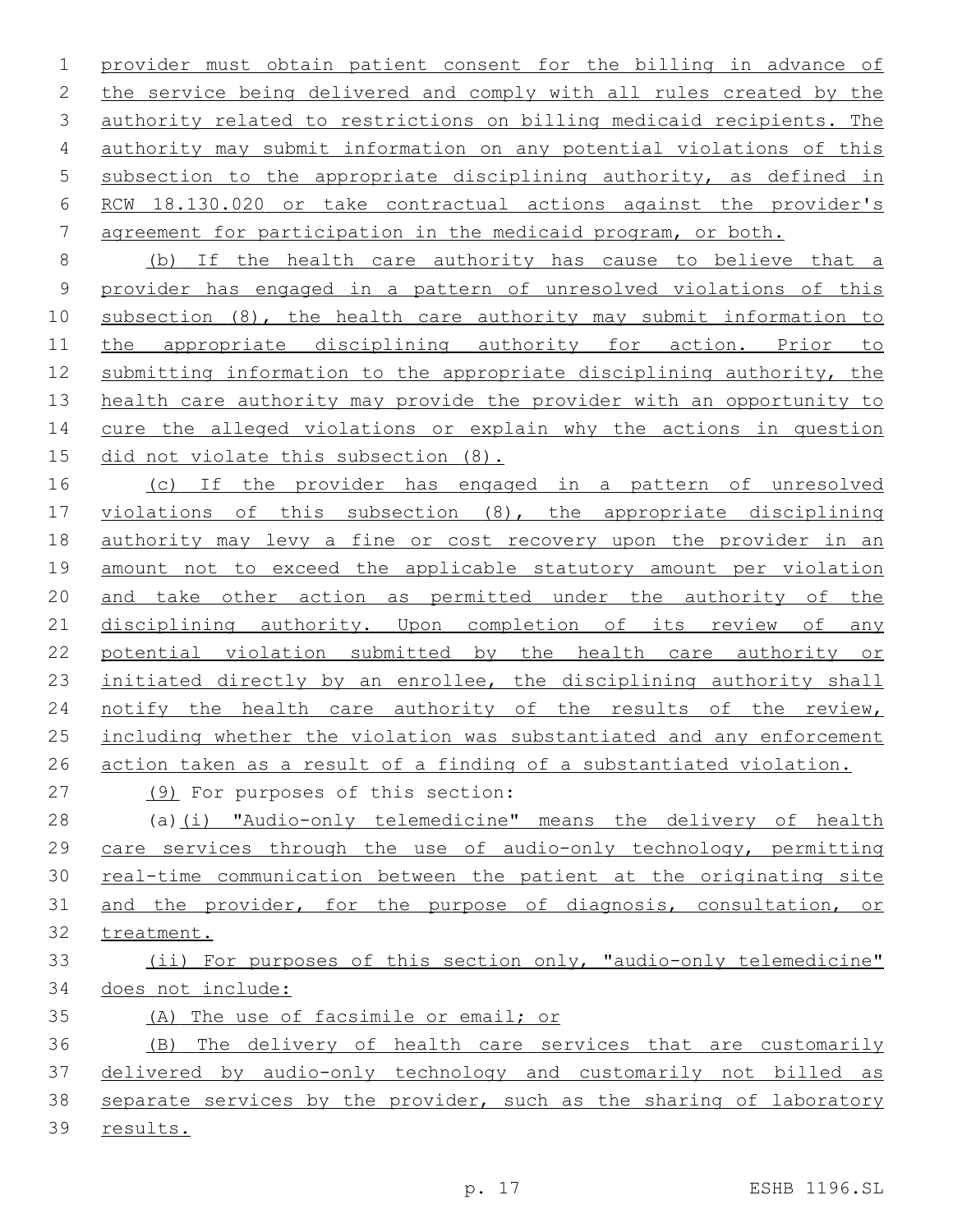(b) "Disciplining authority" has the same meaning as in RCW 18.130.020;

 (c) "Distant site" means the site at which a physician or other licensed provider, delivering a professional service, is physically located at the time the service is provided through telemedicine;

6 (((b)) (d) "Established relationship" means the covered person has had at least one in-person appointment within the past year with the provider providing audio-only telemedicine or with a provider employed at the same clinic as the provider providing audio-only telemedicine or the covered person was referred to the provider providing audio-only telemedicine by another provider who has had at least one in-person appointment with the covered person within the past year and has provided relevant medical information to the provider providing audio-only telemedicine.

 (e) "Health care service" has the same meaning as in RCW 48.43.005;16

17 (((e)) (f) "Hospital" means a facility licensed under chapter 18 70.41, 71.12, or 72.23 RCW;

19 (((+d))) (q) "Managed health care system" means any health care organization, including health care providers, insurers, health care service contractors, health maintenance organizations, health insuring organizations, or any combination thereof, that provides directly or by contract health care services covered under this chapter and rendered by licensed providers, on a prepaid capitated basis and that meets the requirements of section 1903(m)(1)(A) of Title XIX of the federal social security act or federal demonstration waivers granted under section 1115(a) of Title XI of the federal 28 social security act;

 (( $\left(\frac{1}{10}\right)$ ) (h) "Originating site" means the physical location of a patient receiving health care services through telemedicine;

31  $((\text{#}))(\text{1})$  "Provider" has the same meaning as in RCW 48.43.005;

 ( $(\overline{+q})$ ) (j) "Store and forward technology" means use of an asynchronous transmission of a covered person's medical information from an originating site to the health care provider at a distant site which results in medical diagnosis and management of the covered person, and does not include the use of audio-only telephone, 37 facsimile, or email; and

38 (((+h)) (k) "Telemedicine" means the delivery of health care services through the use of interactive audio and video technology, permitting real-time communication between the patient at the

p. 18 ESHB 1196.SL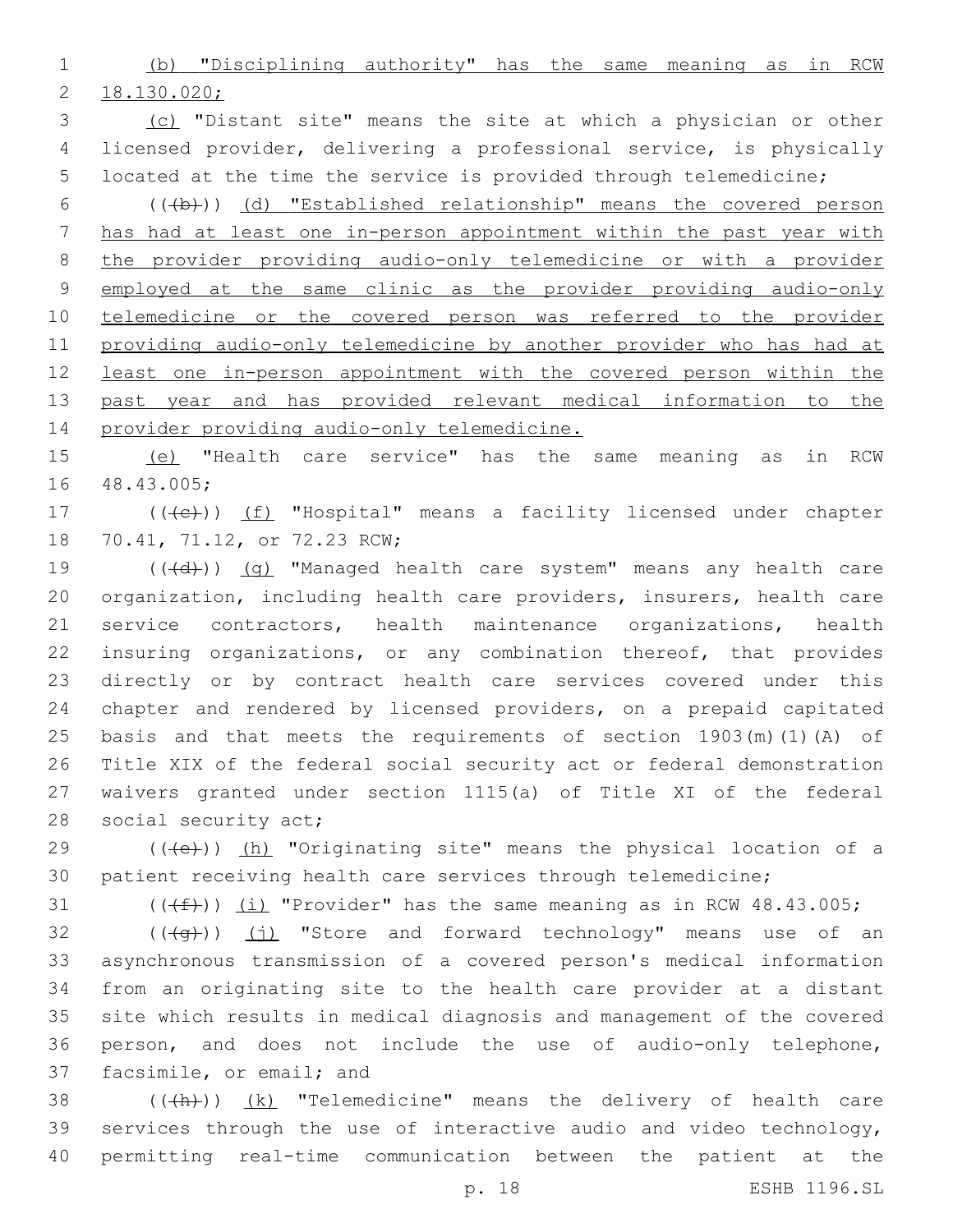1 originating site and the provider, for the purpose of diagnosis, 2 consultation, or treatment. For purposes of this section only, 3 "telemedicine" ((does not include the use of)) includes audio-only 4 ((telephone)) telemedicine, but does not include facsimile( $(\tau)$ ) or 5 email.

6 (((9) To measure the impact on access to care for underserved 7 communities and costs to the state and the medicaid managed health 8 care system for reimbursement of telemedicine services, the 9 Washington state health care authority, using existing data and 10 resources, shall provide a report to the appropriate policy and 11 fiscal committees of the legislature no later than December 31,  $12 \quad 2018.$ ))

13 NEW SECTION. **Sec. 6.** A new section is added to chapter 74.09 14 RCW to read as follows:

 (1) The authority shall adopt rules regarding medicaid fee-for- service reimbursement for services delivered through audio-only telemedicine. Except as provided in subsection (2) of this section, the rules must establish a manner of reimbursement for audio-only telemedicine that is consistent with RCW 74.09.325.

20 (2) The rules shall require rural health clinics to be reimbursed 21 for audio-only telemedicine at the rural health clinic encounter 22 rate.

23 (3)(a) For purposes of this section, "audio-only telemedicine" 24 means the delivery of health care services through the use of audio-25 only technology, permitting real-time communication between a patient 26 at the originating site and the provider, for the purpose of 27 diagnosis, consultation, or treatment.

28 (b) For purposes of this section only, "audio-only telemedicine" does not include:29

30 (i) The use of facsimile or email; or

 (ii) The delivery of health care services that are customarily delivered by audio-only technology and customarily not billed as separate services by the provider, such as the sharing of laboratory 34 results.

35 **Sec. 7.** RCW 18.130.180 and 2020 c 187 s 2 are each amended to read as follows:36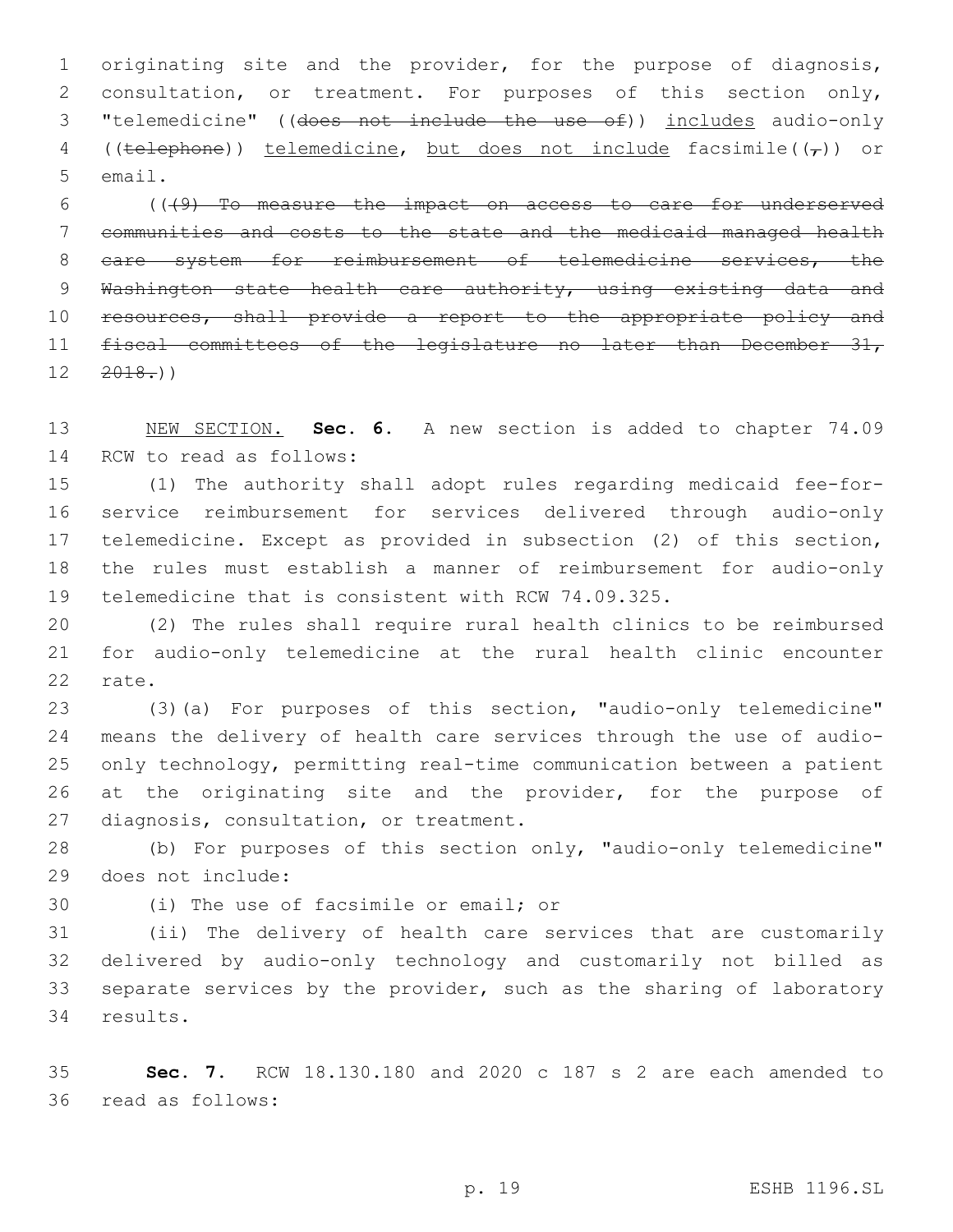The following conduct, acts, or conditions constitute unprofessional conduct for any license holder under the jurisdiction 3 of this chapter:

 (1) The commission of any act involving moral turpitude, dishonesty, or corruption relating to the practice of the person's profession, whether the act constitutes a crime or not. If the act constitutes a crime, conviction in a criminal proceeding is not a condition precedent to disciplinary action. Upon such a conviction, however, the judgment and sentence is conclusive evidence at the ensuing disciplinary hearing of the guilt of the license holder of the crime described in the indictment or information, and of the person's violation of the statute on which it is based. For the purposes of this section, conviction includes all instances in which a plea of guilty or nolo contendere is the basis for the conviction and all proceedings in which the sentence has been deferred or suspended. Nothing in this section abrogates rights guaranteed under 17 chapter 9.96A RCW;

 (2) Misrepresentation or concealment of a material fact in 19 obtaining a license or in reinstatement thereof;

(3) All advertising which is false, fraudulent, or misleading;

 (4) Incompetence, negligence, or malpractice which results in injury to a patient or which creates an unreasonable risk that a patient may be harmed. The use of a nontraditional treatment by itself shall not constitute unprofessional conduct, provided that it does not result in injury to a patient or create an unreasonable risk 26 that a patient may be harmed;

 (5) Suspension, revocation, or restriction of the individual's license to practice any health care profession by competent authority in any state, federal, or foreign jurisdiction, a certified copy of the order, stipulation, or agreement being conclusive evidence of the 31 revocation, suspension, or restriction;

 (6) Except when authorized by RCW 18.130.345, the possession, use, prescription for use, or distribution of controlled substances or legend drugs in any way other than for legitimate or therapeutic purposes, diversion of controlled substances or legend drugs, the violation of any drug law, or prescribing controlled substances for 37 oneself:

 (7) Violation of any state or federal statute or administrative rule regulating the profession in question, including any statute or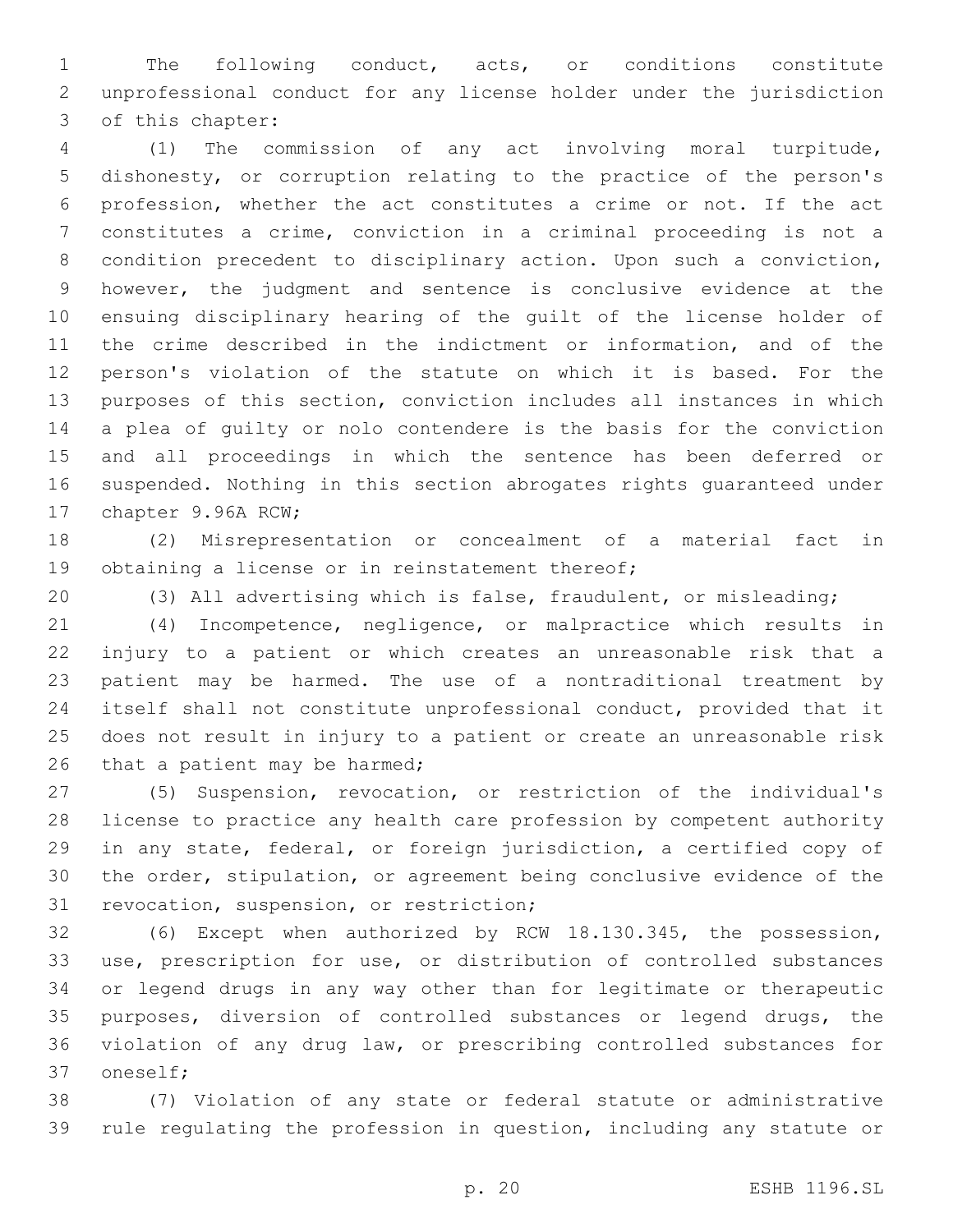rule defining or establishing standards of patient care or 2 professional conduct or practice;

(8) Failure to cooperate with the disciplining authority by:

 (a) Not furnishing any papers, documents, records, or other 5 items;

 (b) Not furnishing in writing a full and complete explanation covering the matter contained in the complaint filed with the 8 disciplining authority;

 (c) Not responding to subpoenas issued by the disciplining authority, whether or not the recipient of the subpoena is the 11 accused in the proceeding; or

 (d) Not providing reasonable and timely access for authorized representatives of the disciplining authority seeking to perform practice reviews at facilities utilized by the license holder;

 (9) Failure to comply with an order issued by the disciplining authority or a stipulation for informal disposition entered into with 17 the disciplining authority;

 (10) Aiding or abetting an unlicensed person to practice when a 19 license is required;

(11) Violations of rules established by any health agency;

 (12) Practice beyond the scope of practice as defined by law or 22 rule;

 (13) Misrepresentation or fraud in any aspect of the conduct of 24 the business or profession;

 (14) Failure to adequately supervise auxiliary staff to the extent that the consumer's health or safety is at risk;

 (15) Engaging in a profession involving contact with the public while suffering from a contagious or infectious disease involving 29 serious risk to public health;

 (16) Promotion for personal gain of any unnecessary or inefficacious drug, device, treatment, procedure, or service;

 (17) Conviction of any gross misdemeanor or felony relating to the practice of the person's profession. For the purposes of this subsection, conviction includes all instances in which a plea of guilty or nolo contendere is the basis for conviction and all proceedings in which the sentence has been deferred or suspended. Nothing in this section abrogates rights guaranteed under chapter 38 9.96A RCW;

 (18) The procuring, or aiding or abetting in procuring, a 40 criminal abortion;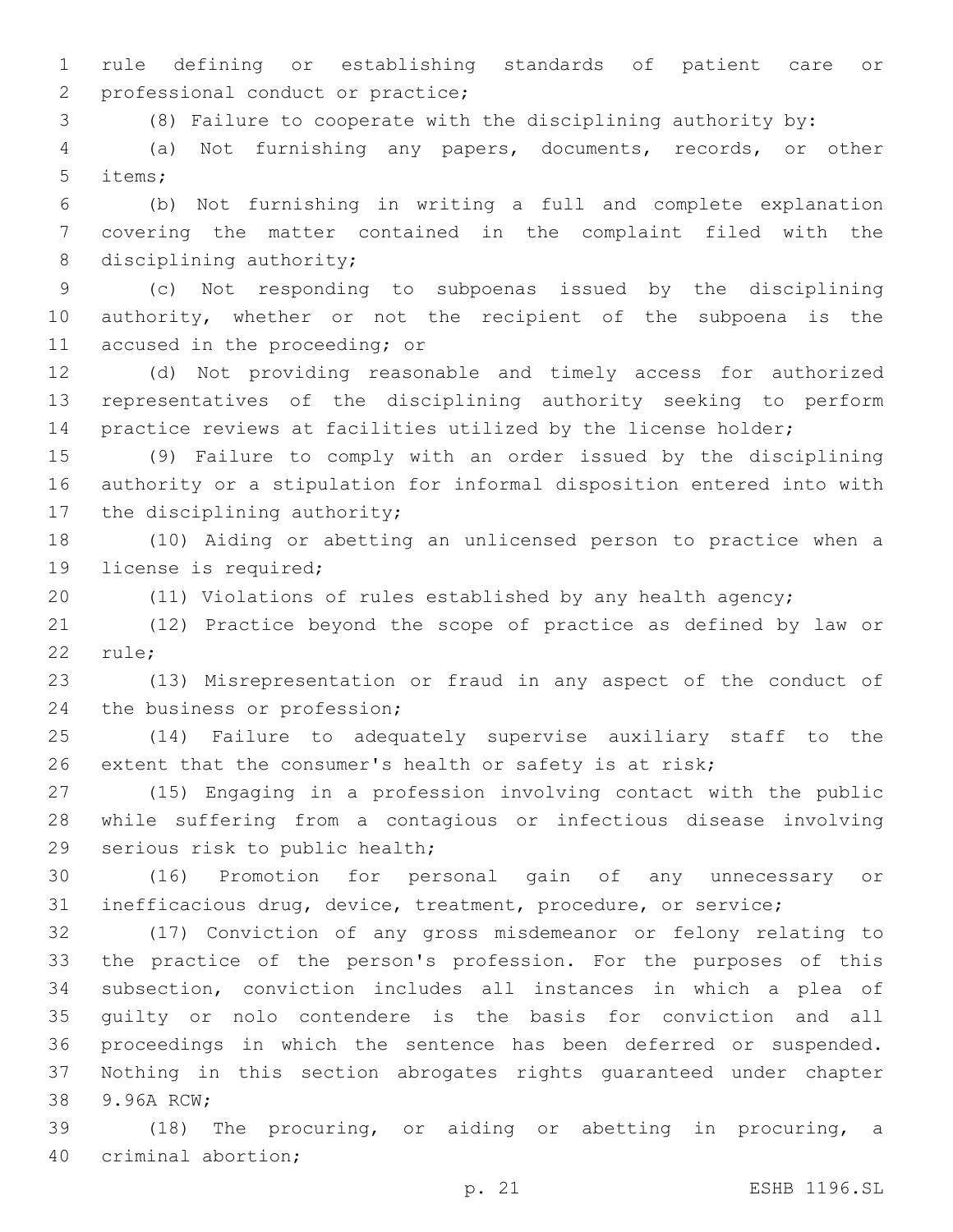(19) The offering, undertaking, or agreeing to cure or treat disease by a secret method, procedure, treatment, or medicine, or the treating, operating, or prescribing for any health condition by a method, means, or procedure which the licensee refuses to divulge 5 upon demand of the disciplining authority;

 (20) The willful betrayal of a practitioner-patient privilege as 7 recognized by law;

 (21) Violation of chapter 19.68 RCW or a pattern of violations of 9 RCW  $\overline{41.05.700(8)}$ ,  $\overline{48.43.735(8)}$ ,  $\overline{48.49.020}$   $(\overline{e_{\pm}})$ ,  $\overline{48.49.030}$ 10 71.24.335(8), or 74.09.325(8);

 (22) Interference with an investigation or disciplinary proceeding by willful misrepresentation of facts before the disciplining authority or its authorized representative, or by the use of threats or harassment against any patient or witness to prevent them from providing evidence in a disciplinary proceeding or any other legal action, or by the use of financial inducements to any patient or witness to prevent or attempt to prevent him or her from 18 providing evidence in a disciplinary proceeding;

- 19 (23) Current misuse of:
- (a) Alcohol;20
- 21 (b) Controlled substances; or
- (c) Legend drugs;22

 (24) Abuse of a client or patient or sexual contact with a client 24 or patient;

 (25) Acceptance of more than a nominal gratuity, hospitality, or subsidy offered by a representative or vendor of medical or health- related products or services intended for patients, in contemplation of a sale or for use in research publishable in professional journals, where a conflict of interest is presented, as defined by rules of the disciplining authority, in consultation with the department, based on recognized professional ethical standards;

- 
- 32 (26) Violation of RCW 18.130.420;

 (27) Performing conversion therapy on a patient under age 34 eighteen;

35 (28) Violation of RCW 18.130.430.

 NEW SECTION. **Sec. 8.** (1) The insurance commissioner, in collaboration with the Washington state telehealth collaborative and the health care authority, shall study and make recommendations regarding: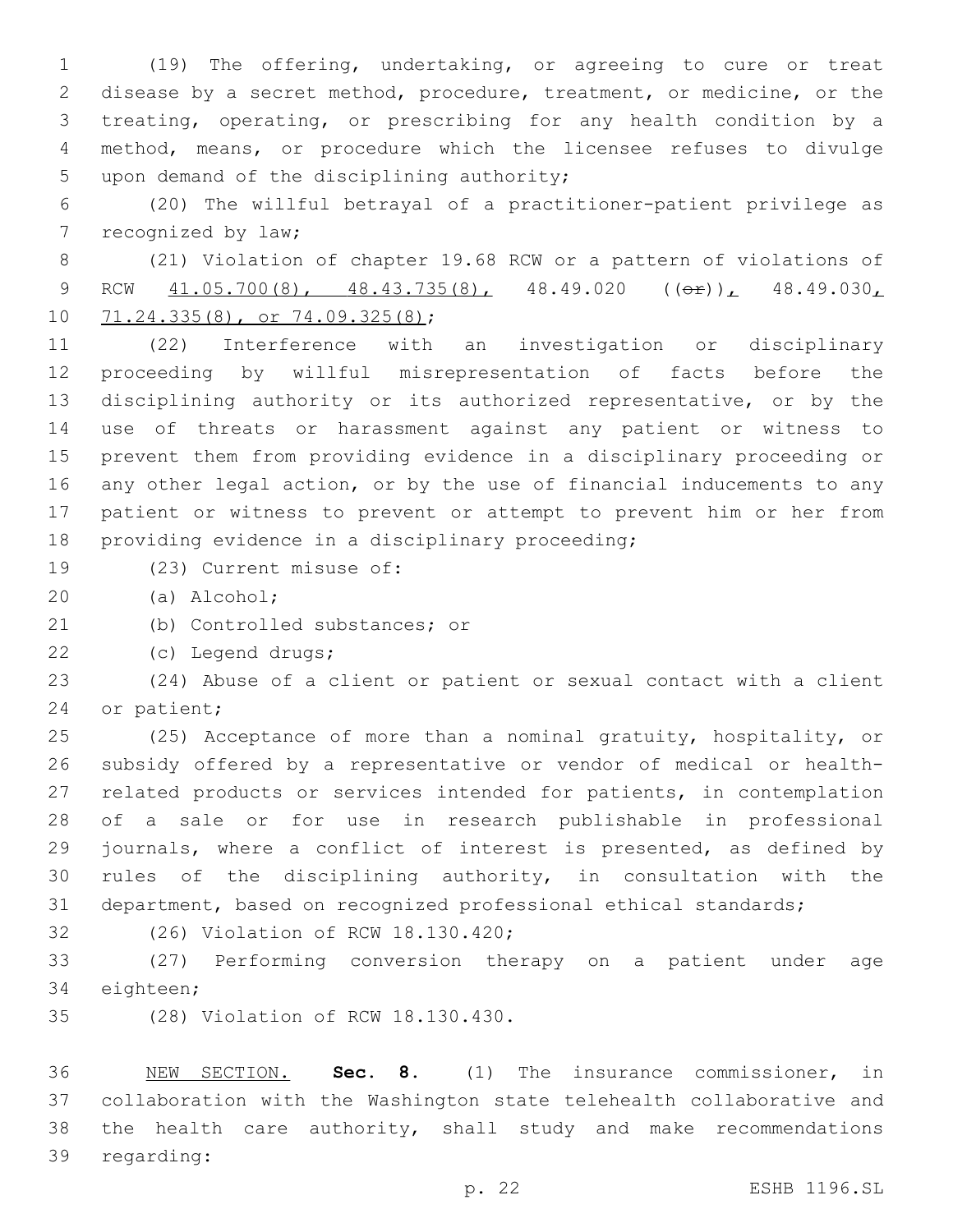(a) Preliminary utilization trends for audio-only telemedicine;

 (b) Qualitative data from health carriers, including medicaid managed care organizations, on the burden of compliance and enforcement requirements for audio-only telemedicine;

 (c) Preliminary information regarding whether requiring reimbursement for audio-only telemedicine has affected the incidence 7 of fraud;

 (d) Proposed methods to measure the impact of audio-only telemedicine on access to health care services for historically 10 underserved communities and geographic areas;

 (e) An evaluation of the relative costs to providers and facilities of providing audio-only telemedicine services as compared to audio-video telemedicine services and in-person services; and

 (f) Any other issues the insurance commissioner deems 15 appropriate.

 (2) The insurance commissioner must report his or her findings and recommendations to the appropriate committees of the legislature 18 by November 15, 2023.

19 (3) This section expires January 1, 2024.

 **Sec. 9.** RCW 28B.20.830 and 2020 c 92 s 4 are each amended to 21 read as follows:

 (1) The collaborative for the advancement of telemedicine is created to enhance the understanding and use of health services provided through telemedicine and other similar models in Washington state. The collaborative shall be hosted by the University of Washington telehealth services and shall be comprised of one member from each of the two largest caucuses of the senate and the house of representatives, and representatives from the academic community, hospitals, clinics, and health care providers in primary care and specialty practices, carriers, and other interested parties.

 (2) By July 1, 2016, the collaborative shall be convened. The collaborative shall develop recommendations on improving reimbursement and access to services, including originating site restrictions, provider to provider consultative models, and 35 technologies and models of care not currently reimbursed; identify the existence of telemedicine best practices, guidelines, billing requirements, and fraud prevention developed by recognized medical and telemedicine organizations; and explore other priorities identified by members of the collaborative. After review of existing

p. 23 ESHB 1196.SL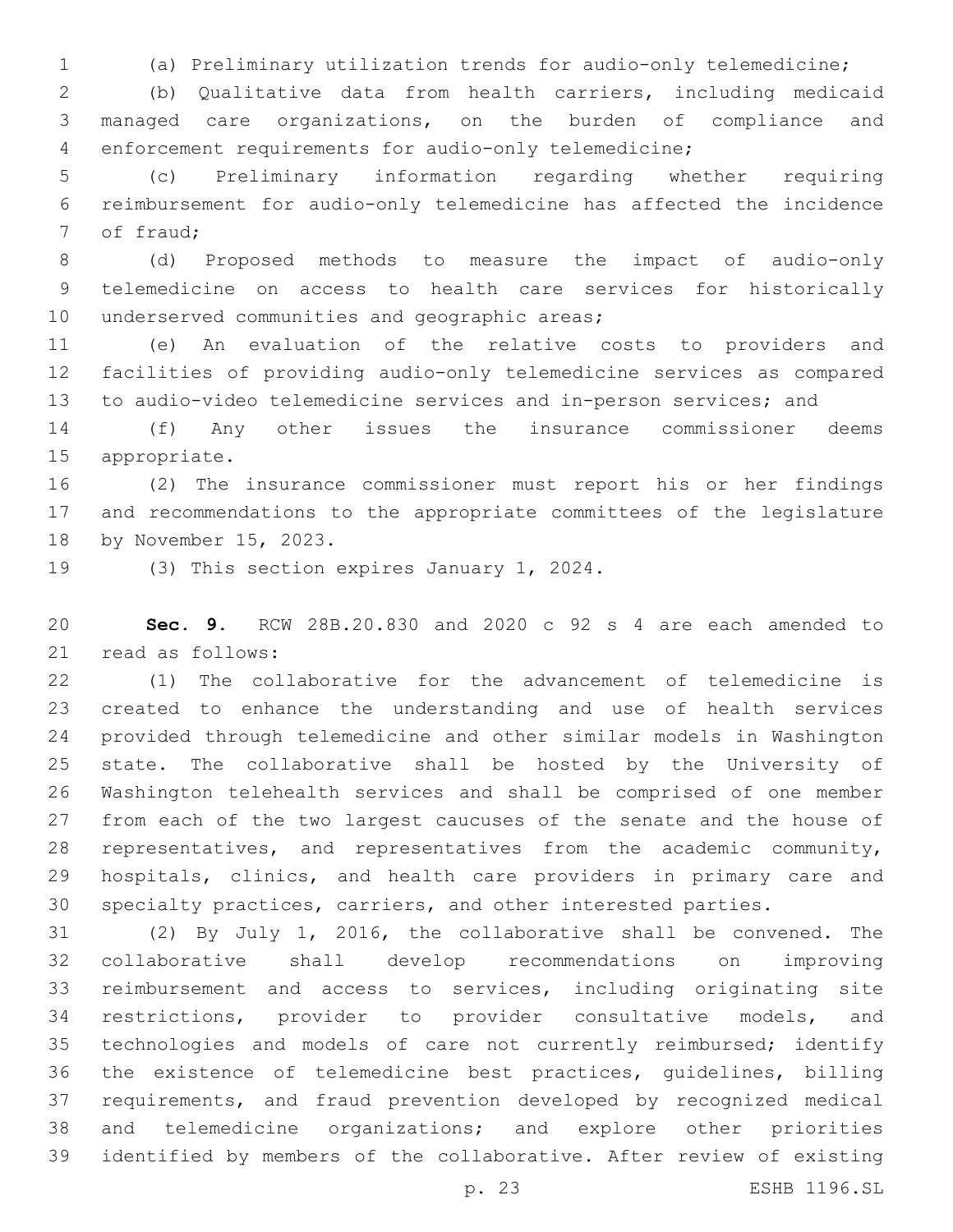resources, the collaborative shall explore and make recommendations on whether to create a technical assistance center to support providers in implementing or expanding services delivered through 4 telemedicine technologies.

 (3) The collaborative must submit an initial progress report by December 1, 2016, with follow-up policy reports including recommendations by December 1, 2017, December 1, 2018, and December 1, 2021. The reports shall be shared with the relevant professional associations, governing boards or commissions, and the health care 10 committees of the legislature.

 (4) The collaborative shall study store and forward technology, 12 with a focus on:

13 (a) Utilization;

 (b) Whether store and forward technology should be paid for at 15 parity with in-person services;

 (c) The potential for store and forward technology to improve 17 rural health outcomes in Washington state; and

18 (d) Ocular services.

 (5) The meetings of the board shall be open public meetings, with 20 meeting summaries available on a web page.

 (6) The collaborative must study the need for an established patient/provider relationship before providing audio-only 23 telemedicine, including considering what types of services may be provided without an established relationship. By December 1, 2021, 25 the collaborative must submit a report to the legislature on its recommendations regarding the need for an established relationship for audio-only telemedicine.

28 (7) The future of the collaborative shall be reviewed by the legislature with consideration of ongoing technical assistance needs 30 and opportunities. The collaborative terminates December 31, ((2021)) 31 2023.

 NEW SECTION. **Sec. 10.** If any part of this act is found to be in conflict with federal requirements that are a prescribed condition to the allocation of federal funds to the state, the conflicting part of this act is inoperative solely to the extent of the conflict and with respect to the agencies directly affected, and this finding does not affect the operation of the remainder of this act in its application to the agencies concerned. Rules adopted under this act must meet federal requirements that are a necessary condition to the receipt of